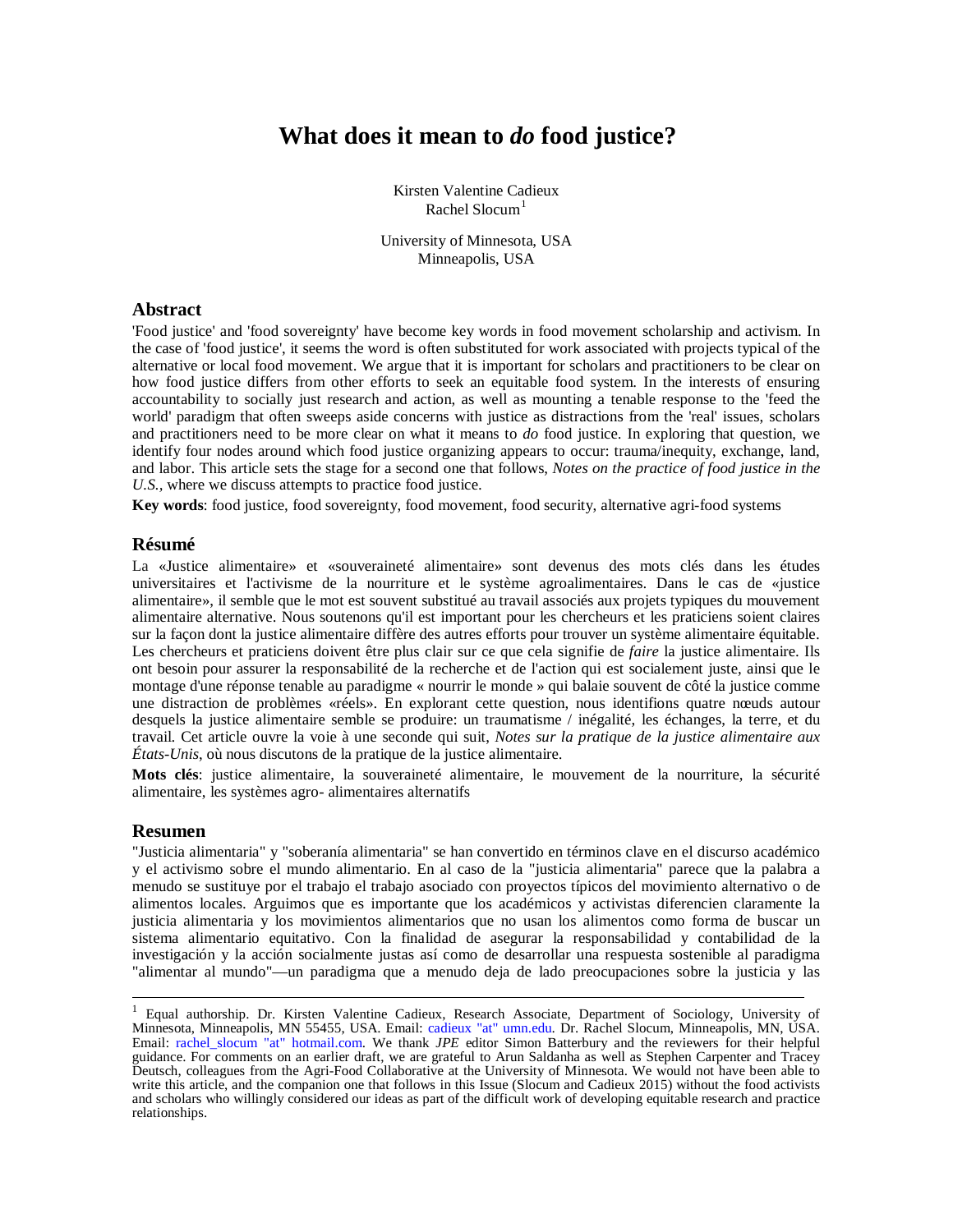distracciones de los problemas "reales"—los académicos y los activistas necesitan ser más precisos respecto a lo que supone la justicia alimentaria. Al explorar esta cuestión, identificamos cuatro nodos en torno a los cuales parece que tiene lugar la organización de la justicia alimentaria: trauma/desigualdad, intercambio, tierra, y trabajo. Este articulo introduce el tema que se desarrolla en el que le sigue, *Notes on the practice of food justice in the U.S.,* en el cual discutimos diversos intentos de practicar justicia alimentaria.

**Palabras clave**: justicia alimentaria, soberanía alimetaria, movimiento alimentario, seguridad alimentaria, sistemas alternativos agro-alimentarios.

### **1. Introduction**

The North American food movement is increasingly using the term 'food justice', which joins its radical sister from the global South 'food sovereignty', in a discourse that aims to distinguish between an industrial food system and a more equitable, ecologically viable alternative.<sup>[2](#page-1-0)</sup> Similarly, scholars have begun using the term 'food justice' liberally, yet often without alerting readers as to what criteria they are using to name their object of study as 'food justice.' But what makes an actual food project serve food justice? We see a great deal of playing fast and loose with what is called food justice, little analysis of what it takes to *do* it, and a conflation of more mainstream food movements with efforts to promote food justice. With this article, we aim to provide a clearer understanding of what constitutes food justice practice. For us, as well as for many scholars and food justice advocates, food justice means transformative change at four key points of intervention: trauma/inequity, exchange, land, and labor (see section 5). More successful food interventions use processes that enable people to effect systemic change while dealing with power relations across relevant scales. We call for a more rigorous body of scholarship on food justice, and increased accountability in food activism. We suggest this as a research agenda as well as offering suggestions for actual practice in a companion article that follows this one, *Notes on the practice of food justice in the U.S.* (Slocum and Cadieux 2015).

We have each conducted ten years of ethnographic and survey research at a number of sites and scales in the urban and rural upper Midwest and Northeast U.S., Canada, France, and Aotearoa New Zealand (Cadieux 2005, 2008, 2011a, 2011b, 2012a, 2012b, 2013a, 2013b; Cadieux, Gold, and Pesch 2010; Gowan and Slocum 2014; Slocum 2006; 2007; 2008). These are important places from which to consider food justice (and food sovereignty) given the disproportionate impact exerted by corporate agri-food regimes in the global north (McMichael 2006a, 2006b). These research sites are characterized by a range of different modes of resistance to dominant agri-food regimes, and different types of success and failure in this resistance (*cf*. Larner and Le Heron 2002). Our research finds that while people may be using a framework of justice or sovereignty, many struggle to put these ideals into practice. At the same time, this has provided us with insights as to how organizations might move closer to these principles. As many have argued, the process of transformation in the U.S. and food movements elsewhere is best served by working from an analysis of structural inequality, sharing power, and identifying the conditions that enable and inhibit the translation of food justice ideals into action.

Our approach is guided by a feminist, antiracist, and anti-colonial commitment to work along with, not merely report on, marginalized people and non-academics, respecting their knowledge practices and decentering the cultural authority of academic knowledge (see also Finn and Jacobson 2003, 2008; Lake and Zitcer 2012; Seanhk-Ka and Axtell 2007; Wakefield 2007). We strive to conduct scholarship that contributes rigor to advocacy and to be accountable in our scholarship practices to the communities with which we work. Modeling these ethics, we share the tools and knowledge systems of our discipline with members of the food movement as well as learn from their perspectives. Though this is a difficult endeavor, we try to build conditions enabling the co-development of our questions, research processes, and analyses with the people amongst whom we conduct research. It makes sense then, according to this ethics, to simultaneously address scholars and practitioners and to do so by publishing in an open access journal.

<span id="page-1-0"></span><sup>&</sup>lt;sup>2</sup> Throughout this article we use 'food movement' (also known as the 'dominant food movement', Alkon and Agyeman 2011) and 'alternative food networks' (AFNs) interchangeably. The latter has been the convention in agri-food studies (Beus and Dunlap 1990; Kremen, Iles, and Bacon 2012). These terms refer to a constellation of individuals, NGOs, alliances, initiatives, companies, and government entities arranged in affiliations of different intensities and scales to support food security and sustainable farming (Levkoe 2006).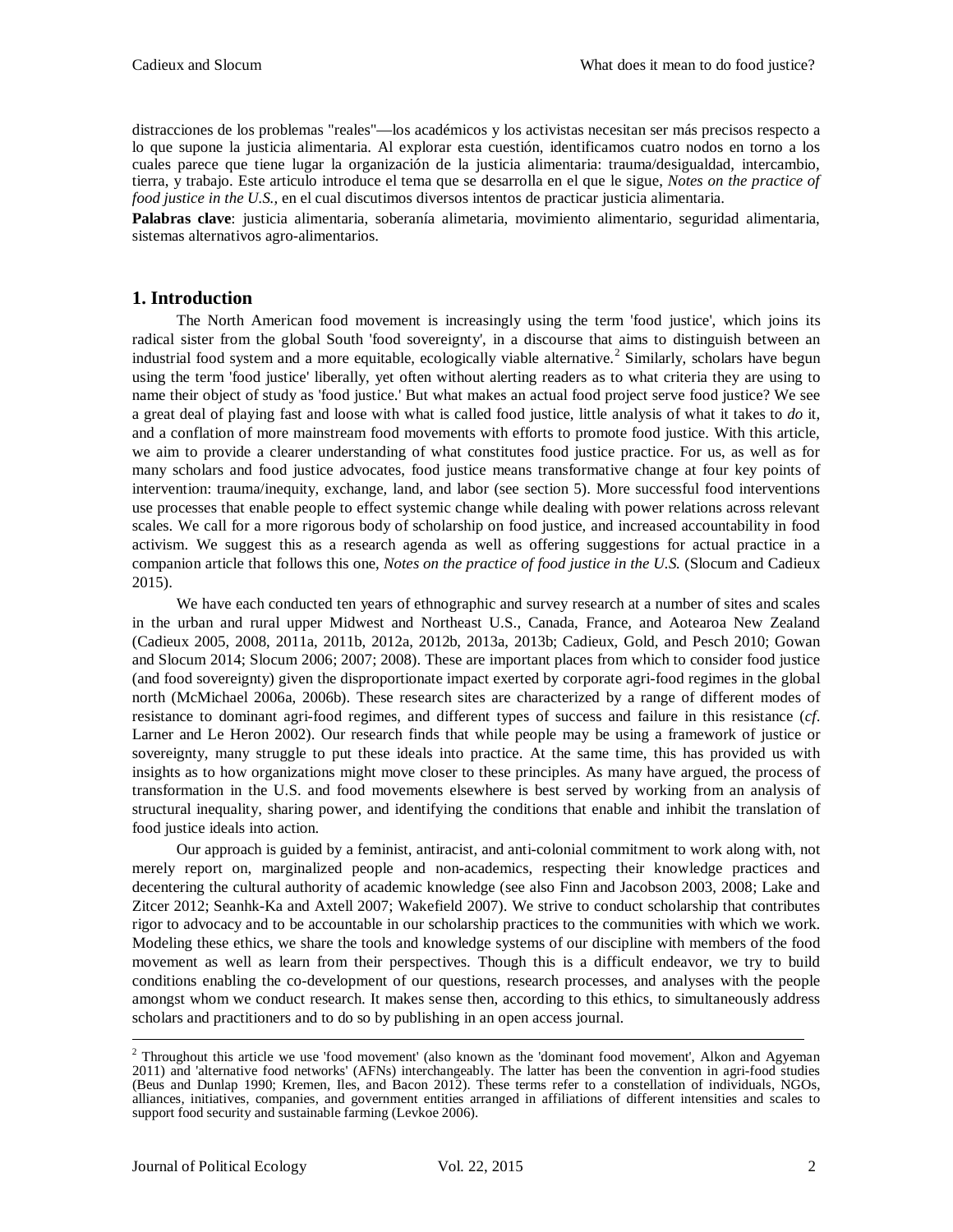With global food insecurity recognized as one of the most pressing issues of the 21st century, we situate our argument within the current debate over achieving that security through increased production *or* through systemic change. For us, true food security is impossible without social justice being understood as one of the necessary starting points for analyses of, and solutions to, food insecurity. Many voices from agrifood science and corporations claim that increased production through technological change is a solution to food insecurity (BASFAgro 2010; Foley 2011: Foley *et al.* 2011; John Deere 2012; Monsanto 2009; Patel 2011). The new Green Revolution refrain of "doubling food to feed 9 billion by 2050" appears consistently in popular and scholarly work to argue that the need is too urgent to afford justice-oriented responses (see, for example, almost all the presentations at the [2014 World Food Prize dialogues\)](http://www.worldfoodprize.org/en/borlaug_dialogue/2014_borlaug_dialogue/agenda/). This techno-corporate position is countered by a diverse group of scholars, activists, NGOs, and farmers who point to increasing evidence that smaller scale and ecologically-oriented farming has had better outcomes for both societies and environments and is also able to 'feed the world' (Holt Giménez 2014; Kremen, Iles, and Bacon 2012; Lappé 2010; McMichael 2008), especially if granted the social and state support currently reserved for mainstream production agriculture in the global north (Carpenter 2013; De Schutter 2011a; De Schutter 2011b; De Schutter and Vanloqueren 2011; IAASTD 2009a, 2009b; Liebman *et al.* 2013). Clarity over what constitutes food justice could promote more rigorous and transparent scholarship necessary to provide unassailable evidence against the capture of value across the food system by corporate agri-food science and business.

This article provides a brief discussion of how food justice and food sovereignty have been defined in the literature (Section 2). Section 3 documents the increasing use of the term food justice by the dominant or mainstream alternative food movement. Having raised some concerns about what happens when 'food justice' becomes synonymous with alternative food practice, we suggest treading softly along the defining lines of this ideal. Using Anna Tsing's notion of 'engaged universals' helps to justify our argument (Section 4). We conclude with suggested criteria for food justice (Section 5). There, we introduce the points around which food justice organizing seems to cohere: trauma and inequity, exchange, land, and labor. The article following this one considers in more detail how food justice practice might address trauma and inequity (Slocum and Cadieux 2015).

## **2. Diagramming the lineage of food justice and food sovereignty**

Food justice and food sovereignty aim to institutionalize equity in and control over the food system.<sup>[3](#page-2-0)</sup> *Food justice* represents "a transformation of the current food system, including but not limited to eliminating disparities and inequities" (Gottlieb and Joshi 2010: ix). *Food sovereignty* is "the right of peoples and governments to choose the way food is produced and consumed in order to respect our livelihoods, as well as the policies that support this choice" (LaVia Campesina 2009: 57). Both advocate greater control over food production and consumption by people who have been marginalized by mainstream agri-food regimes. The goal of greater control tends to be associated with less dependency on capital-intensive inputs, greater attention to social and environmental contexts, and the creation of supply networks that contribute to systemic wellbeing, rather than those that merely extract value. In principle, control and consumption criteria both seek to undermine exploitative social and economic hierarchies and emphasize equitable access to 'good' food. Equity in *both* the decision making process and the distribution of resources are key demands (see Allen 2008, 2010; Alkon and Agyeman 2011a; Anderson and Bellows 2012; Alkon and Norgaard 2009; Bellows and Hamm 2003; De Schutter 2011b, 2011c; Holt Giménez 2009; McMichael 2006a, 2006b; Patel 2005; Saldivar-Tanaka and Kransy 2004; White 2010). The discourses associated with each draw on analyses of the gathering storm of finance capitalism, environments threatened by climate change and accumulation, and rising inequality (Clapp and Martin 2011).

Perhaps because of these similar analyses, food justice and food sovereignty are being used interchangeably. Oxfam International seeks food justice in light of the recent spikes in global food prices that disproportionately affect the world's poor (Bailey 2011), while former President Sarkozy's Minister of

<span id="page-2-0"></span> $3$  We acknowledge current debate over the utility of 'food system' as a concept (Bell and Stull 2014). This debate calls into question the ontological status of coherent 'systems' in the messy domain of food production, provisioning, etc. We agree that the notion of 'food systems' should be critically explored, much like food justice. For the purposes of this article, however, we find the term useful to indicate the complex assemblages and paths through which food moves, and also to highlight the relational issues involved in the social organization of food.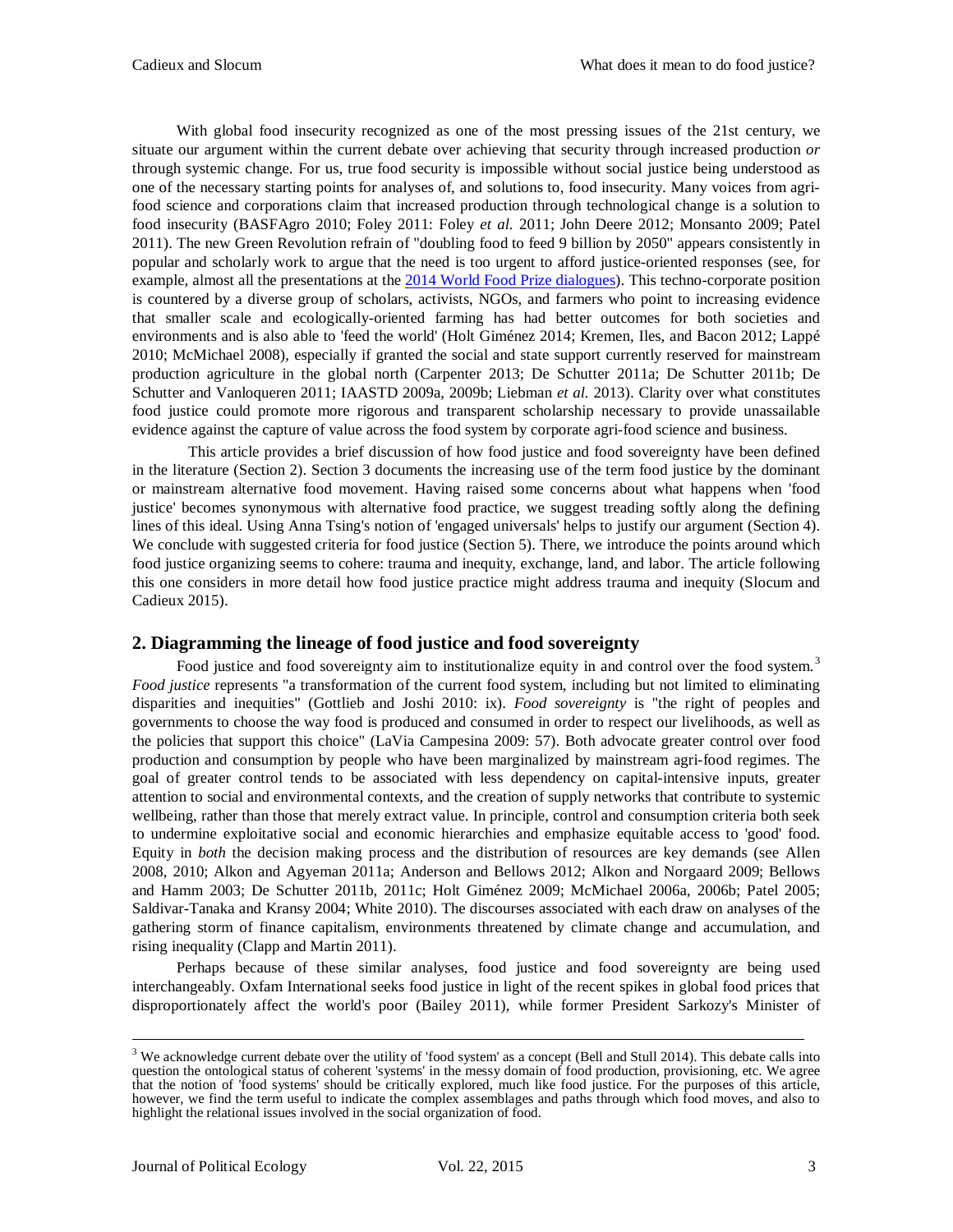Agriculture in France invoked food justice in a speech about protecting France's small farmers (Okello 2009). Equiterre, a Canadian alternative food organization and the Detroit Food Justice Task Force use both food justice and food sovereignty as if they were synonymous (Detroit Food Justice nd; Equiterre 2012). Haroon Akram-Lodhi (2013) deploys food justice in his discussion of the work of La Via Campesina, the organization most closely associated with the global struggle for food sovereignty. Suggesting that these concepts are *not* the same, indigenous rights advocates argue that food sovereignty in tribal communities is the precondition necessary to achieve food justice.

Mobilizing around social justice has been a constant but not a dominant feature of the U.S. food change landscape, often practiced to a greater extent by those with more to gain from its promotion. Scholars have argued that while organizing in the agri-food domain initially used a social justice lens, the new alternative food networks eschewed these visions to appeal instead to consumer buying and lifestyle habits (Allen *et al.* 1991; Allen *et al.* 2003; Allen and Guthman 2006; Allen and Kovach 2000; Allen and Sachs 1992; Clancy 1994, 1997; Cadieux 2005, 2012b, 2013a; Smirl 2011). Organized some time before food work became a 'movement', earlier examples of food justice praxis in the U.S. would include the work of Food not Bombs (see Wilson 2013), the Black Panthers Breakfast Program of the 1960s, the Delano Grape Strike and Boycott led by César Chavez in the mid 1960s, policy analysis from the NGO Food First in the mid 1970s, and farmer organizing against foreclosure in the 1980s. In more recent years, we have learned of groups unknown to national or statewide food movement umbrella organizations who have used food as a tool to achieve justice or address sovereignty in domains reaching beyond the food system itself (Mares and Peña 2011). These groups have used food to launch critiques of institutionalized oppression, to struggle for significant change in relations of power, and to answer a need when no acceptable help was forthcoming (for examples see Alkon 2007; Barraclough 2009; Green, Green, and Kleiner 2011; Heynen 2009; Harrison 2008a; McClintock 2008; McCutcheon 2009; Mitchell 1996; Morales 2011; Norgaard, Reed, and Van Horn 2011; Reid 2003; Slocum 2006; Trauger 2004).

These converging and diverging definitions, as well as a history of seeking justice through food, led us to try to visualize this complexity. Figures 1-5 diagram the lineage of food justice and food sovereignty using the ideal of food security as the entry point, because for many, it precedes other demands (see Scott 2013).<sup>[4](#page-3-0)</sup> However, we note that work done under the auspices of food security has often reproduced the socially inequitable conditions and relations it nominally seeks to address (Cadieux and Blumberg 2014; FSNNL 2014; Holt Giménez 2009). A search for the origin story of these terms inevitably misses the contested complexity of their history (Edelman 2013). Thus our intent is not to suggest that the top left and right approaches in the diagram below *led* to food sovereignty and food justice. Instead, the diagram suggests how the limitations of technocratic and middle-class consumer-oriented approaches to food issues have contributed to calls to address inequitable distribution of resources and uneven power relations, two staples of food advocacy addressing social justice (Ozer 2013).

Figure 1 lays out the structure of the diagrams that follow. We begin with the dominant premises of two perspectives on food insecurity (not enough food, and not enough access), moving to actions and analyses associated with each. The vertical center of the diagram shown in the following figures traces the concerns that are raised in response to these premises and the limits of common responses to food concerns, while the right and left columns outline some specifics of the limits identified with them. Critiques of both perspectives have emerged, leading to more radical arguments underlying food justice and food sovereignty. We outline the different characteristics associated with the development of these movements, and finish the linked series of diagrams with the proposal that they have similar nodes around which organizing coalesces.

A perspective emerging from the physical and social sciences – and widely accepted by the public – states that the problem of food insecurity is due to a lack of food (Figure 2, left). Explanations vary but often 'over' population is said to be at the root of the problem, with inefficient food production and delivery mechanisms playing a role as well. From this explanation, a series of actions emerge including population control, technological changes to enable greater food production, and programs to create more efficient production and nutrition delivery methods. On the right, a constellation of NGOs, state entities, and

<span id="page-3-0"></span>Figures were created with [Visual Understanding Environment](http://vue.tufts.edu/) software based on authors' review of literature and fieldwork, particularly within community, policy, and scholarly institutions debating approaches to food security. See Appendix for an integrated view of the diagram.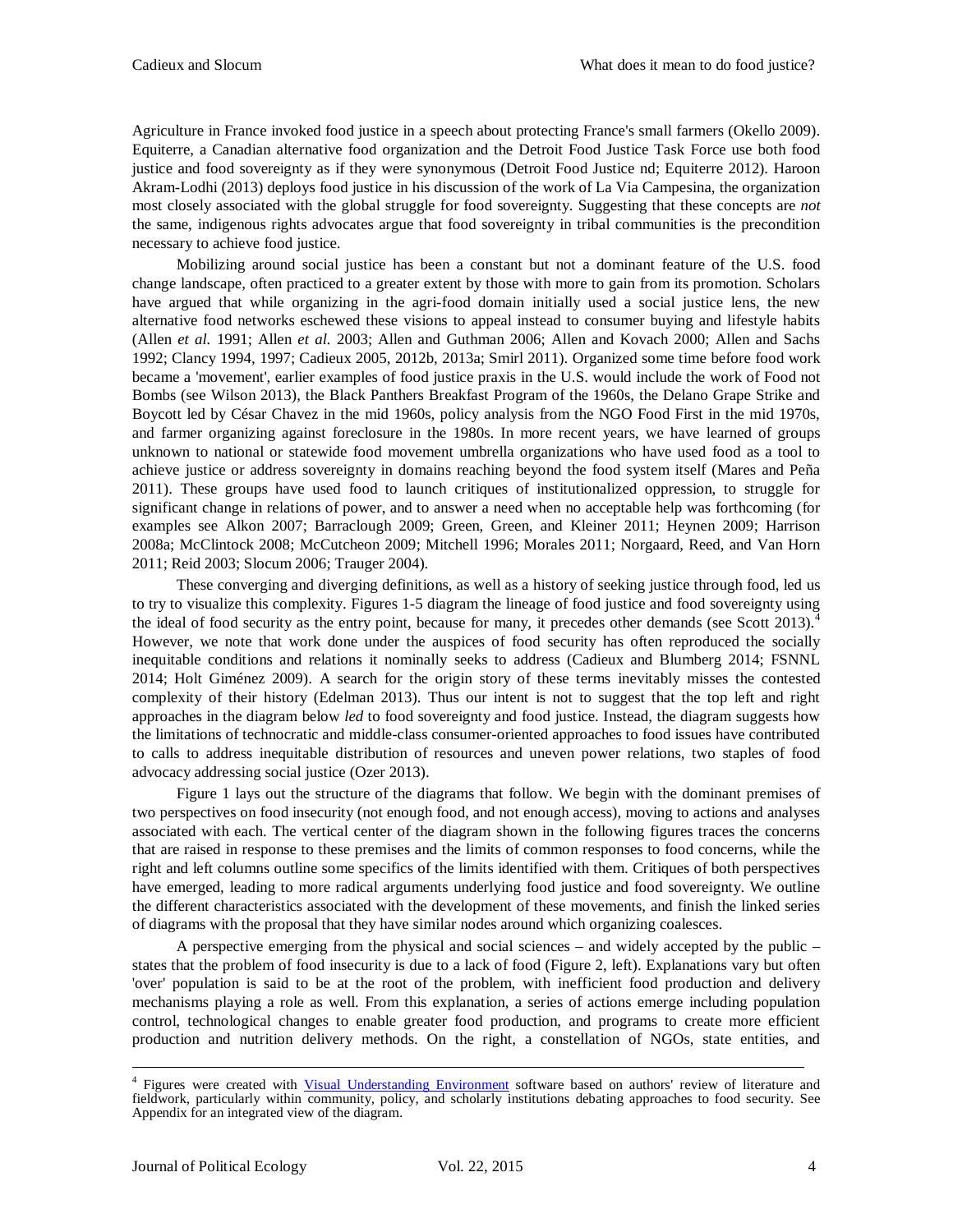academics in nutrition, public health, and public policy propose a fundamental observation, that food insecurity is a condition arising from the *inaccessibility* of healthy food. Many alternative food networks have defined the problem of access as the consequence of state-supported agribusiness practices that are ruinous to smaller scale farming (for example, credit regimes, and subsidies that encourage concentration of wealth and power in the hands of wealthier producers, input suppliers, or processors). As a solution, AFNs and public health professionals alike often propose changing how people eat, through taxation, education, and farmers' markets that create alternative pathways from producer to consumer. Their analysis locates responsibility for unhealthy eating and weight gain in individuals or in environments that provide fast food, but not good food.



Figure 1: Overview of the structure of the series of diagrams to follow, illustrating the concept of food justice.

Food justice and food sovereignty tend to be loosely associated with different groups, scales of action, and concerns (Figures 4 and 5). The global movement for food sovereignty prioritizes the rights of small-scale and indigenous farmers to access productive resources, while food justice has been associated more with urban activists and U.S. contexts. Conceived in response to the dominant narrative of food security deployed by international institutions such as the FAO, and popularized through the work of the global subsistence farmer network La Via Campesina (LVC), food sovereignty takes aim at the neoliberal agri-food regime at the global scale, citing its negative local effects (Food First 2010; Holt-Giménez and Shattuck 2011). Rather than promote better access to sufficient food in a global food system that continues to undermine smallerscale producers, food sovereignty advocates want to be able to define their own agri-food systems, recognizing that change at scales beyond the local is necessary (Figures 3, 4, and 5). Instead of reforming the World Trade Organization, LVC wants agriculture completely removed from its remit, and food decommodified (Mares and Peña 2011): without this change, LVC argues, there can be no food security. Yet in the hands of some U.S. organizations, sovereignty becomes myopically local (Fairbairn 2012).

Unsurprisingly, food justice in the U.S. is also firmly and explicitly committed to the local, particularly to urban areas in the global north (on rural food justice, see McEntee 2011). For some scholars and practitioners, racial inequality is a central concern for food justice, while food sovereignty is more oriented toward self determination, global uneven development, and ecological degradation (Soul Fire Farm nd). Discourses of ownership, empowerment, and control figure prominently in the food justice literature (Figure 4; GFJI nd; Norgaard, Reed, and Van Horn 2011). Groups organized by and for people of color indicate a desire for business skills, equitable livelihoods, and for those most marginalized by the current food system to take a leadership role in providing food for their own communities (Alkon and Agyeman 2011a; McCutcheon 2009). This desire for business skills (GFJI nd), ownership, and self reliance or even separatism in communities of color comes after a long history of dispossession.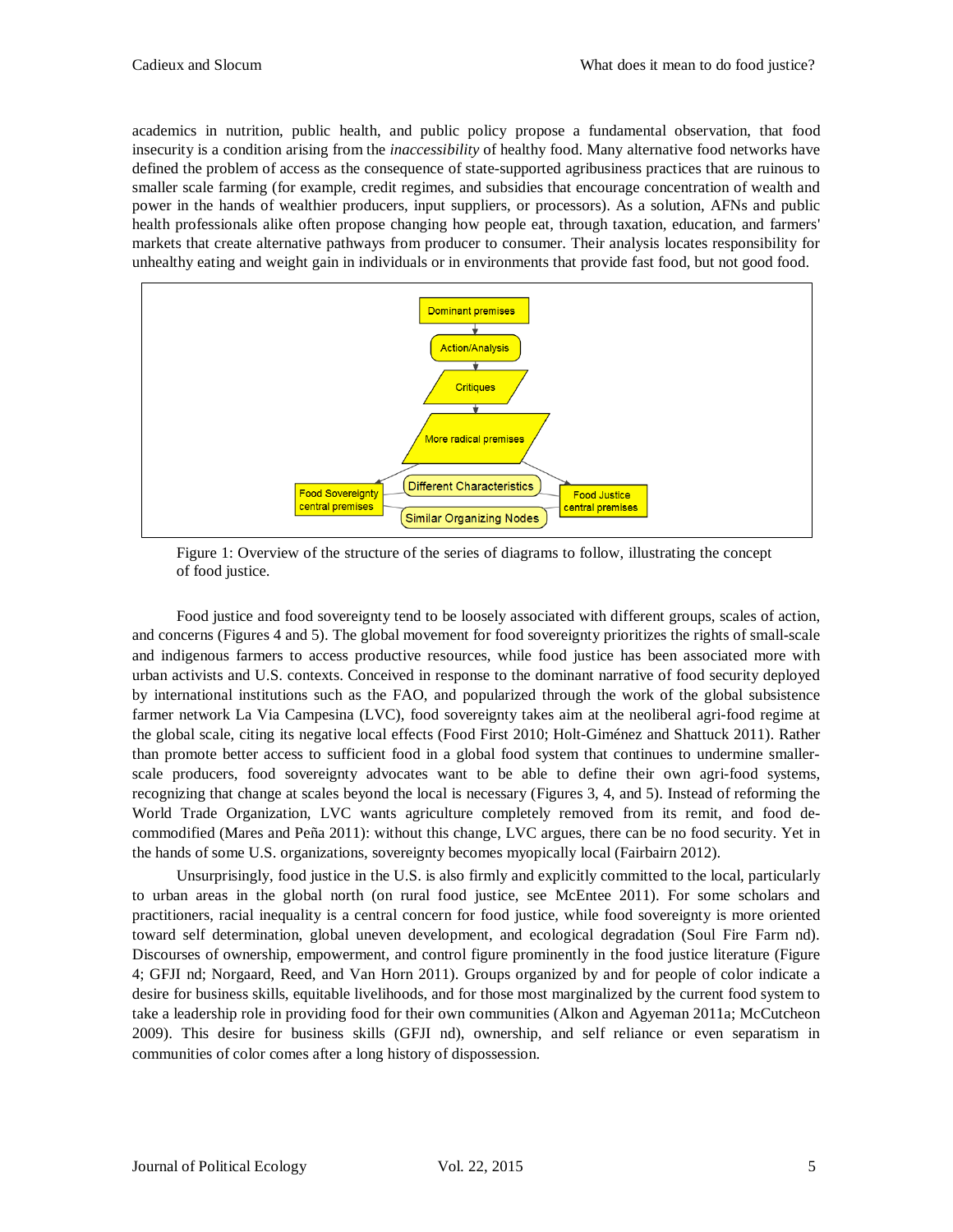





Figure 3: The critiques of both perspectives diagrammed above are the basis for new, more radical premises that food insecurity arises from inequitable distribution of resources and uneven relations of power. These limits of common approaches to food problems also show many of the dynamics that hinder the ability to practice justice in food work.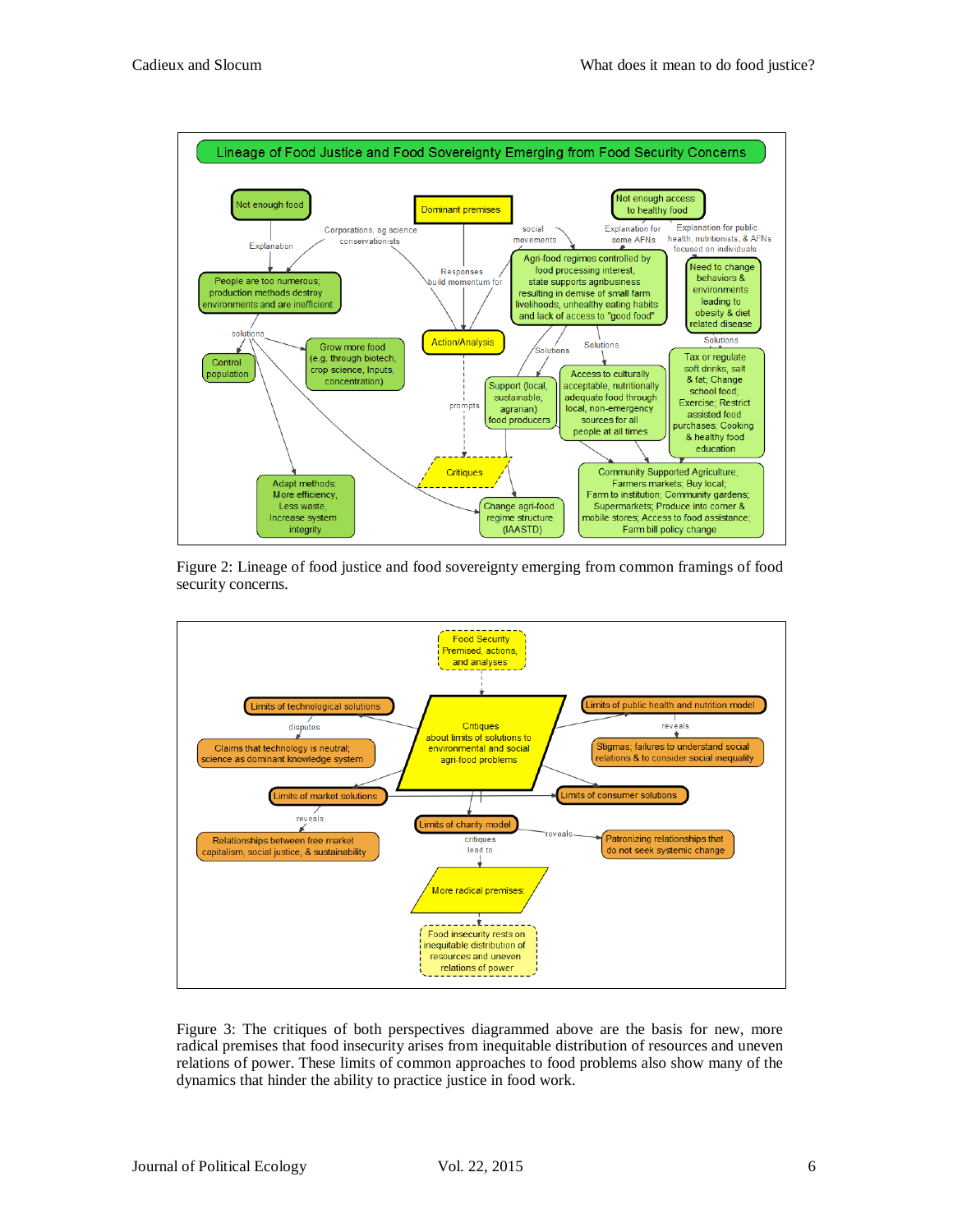

Figure 4: Here we outline characteristics of food justice and food sovereignty in terms of their geographies, actors, and histories. Although food justice and food sovereignty did not emerge directly from either strand of food security concerns, we place food sovereignty in proximity to the premises, actions, and critiques related to the idea of 'not enough food' because this discourse tends to play out around food *production*, while food justice tends to be more associated with food consumption and access, although the growing role of urban agriculture in food justice movements helps connect these domains.

Present day food justice and food sovereignty typically have an oppositional relationship to the state. They are suspicious of the possibility for co-optation and appropriation that comes with state-NGO engagements and often organize outside the space of the state. In the global south, LVC has gained legitimacy by rejecting a relationship with the state because in many cases it has served its citizens so poorly. For many indigenous groups in the U.S. and other global north countries, the term (food) sovereignty connotes a desire for autonomy vis-à-vis the state. In contrast, alternative food networks in the U.S. appear to have a more optimistic view of the state, seeing government public health, agri-food, and environmental programs as useful to the goal of food security. If one central feature of the food movement has been its whiteness, it is not surprising that those with privilege would view the state as an ally or at least as capable of supporting sustainable food systems.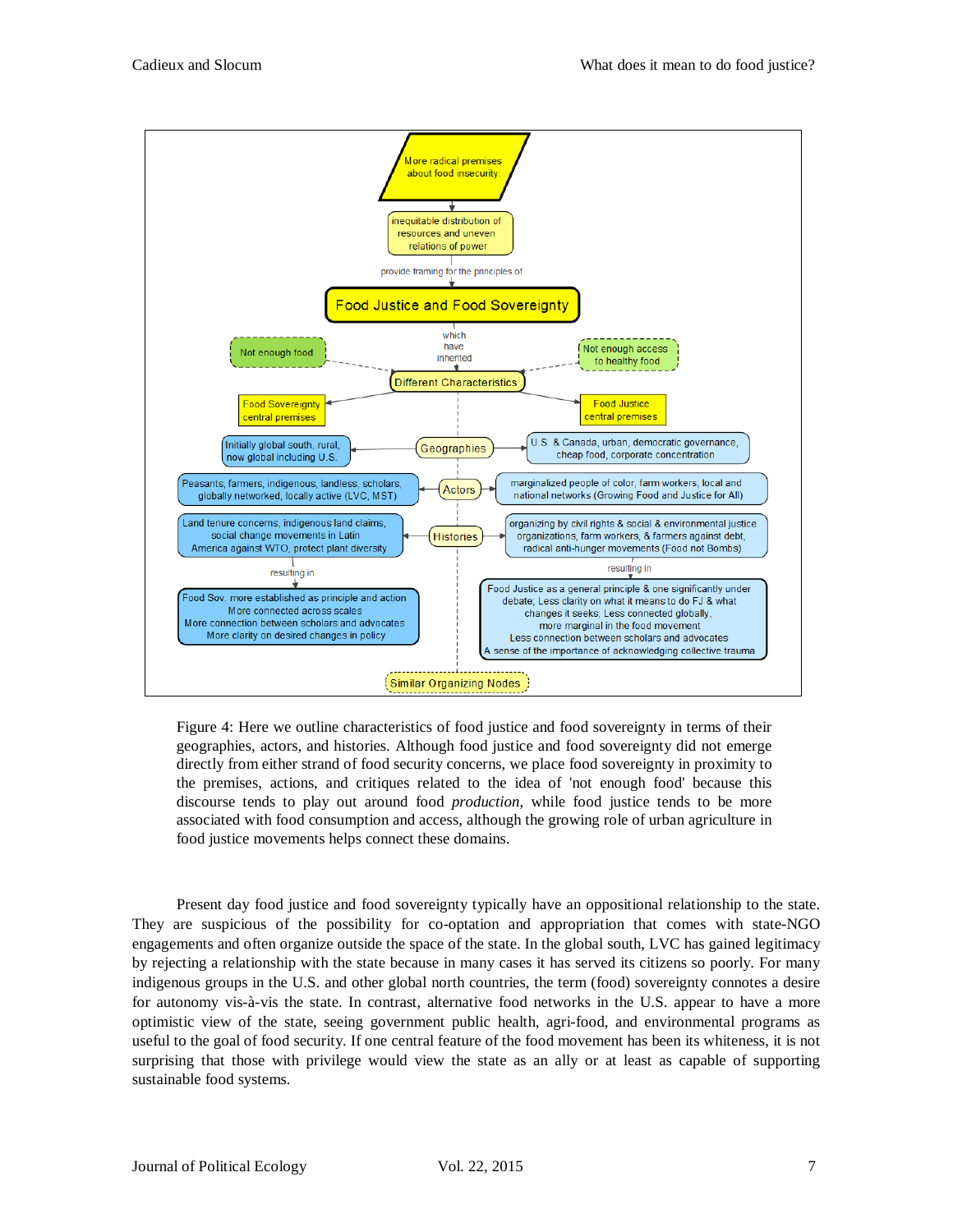Food justice and food sovereignty map onto to institutionalized divides that the food movement has struggled to bridge (APA 2011; Aubrun, Brown, and Grady 2005; Campbell and Dixon 2009; Friedmann 2009; Schiff 2007). These divisions are kept alive in new scholarship that discusses developments in each field (Figure 5; Holt Giménez 2013). Thus not only do we need evidence of how food sovereignty and food justice work in practice, but also in concert. In the service of "bridg[ing] the rural-urban and North-South divides in the food movement" scholarship might consider "urban agriculture, food justice in marginalized communities, action being taken around land access and rents, and land grabs" (Ibid).



Figure 5: The bottom part of the diagram differentiates between some qualities of food justice and food sovereignty as we have encountered them being used in practice around the nodes of trauma/inequity, exchange, land, and labor.

# **3. What does it mean to** *do* **food justice?**

As we argued above, long established and more recently organized alternative food networks in the U.S. and Canada are using the term food justice to frame their work, with increasing frequency. It seems to us that organizations are applying these terms to what we have known as typical food movement programming (anti-obesity education, growing vegetables, value-added production, immigrant farmer programs, 'buy local' campaigns, farmers' markets). For instance, established New York-based NGO Just Food's 'Food justice' webpage discusses progress on buying locally and urges people to join a CSA. In so doing, they apply a consumer demand-oriented strategy long central to the food movement (Just Food nd). While we know Just Food's programmatic work is not limited to what its food justice web page indicates, the point is that the term is being associated with ideas and practices already established within the food movement. The Food Project (in Massachusetts) hosts Food for Thought and Action workshops that now address "food systems, food justice, and healthy eating" (FoodProject nd). However, the youth they work with continue to be engaged in the same projects for which the organization was known before food justice became part of the discourse.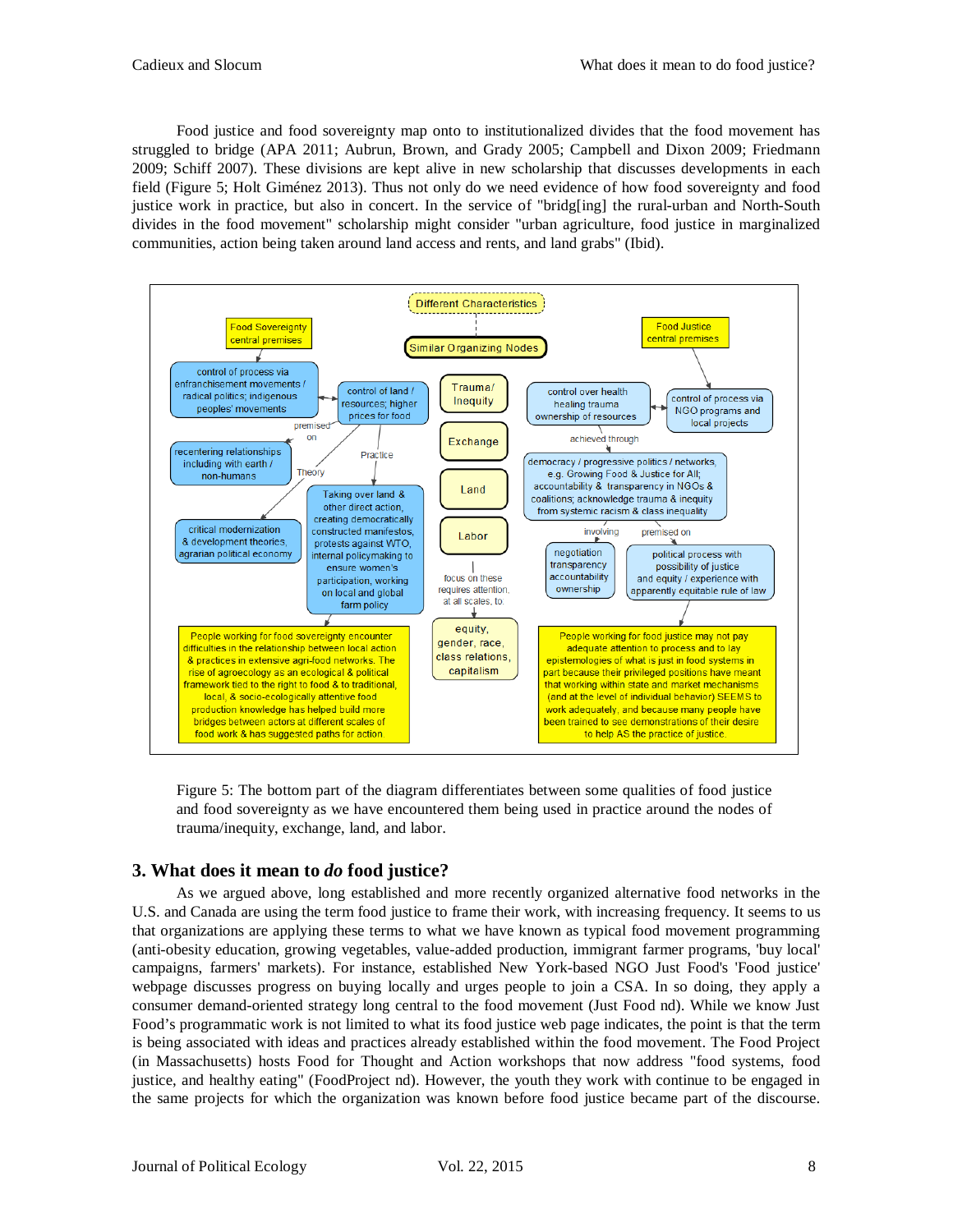Ordinances exempting local farmers from licensing requirements have been framed by Maine town members as promoting food sovereignty, but they sound very much like arguments we once heard in support of what were then being called 'local, sustainable food systems' (Gumpert 2011; and see also Kurtz, Retberg, and Preston 2013; Shuman 2000).<sup>[5](#page-8-0)</sup> The National Sustainable Agriculture Coalition's webpage for Community Food Projects funding opportunities cites examples of grants including "community food assessments […], GIS analysis, food sovereignty study, and farm-to-institution exploration" (NSAC 2014). In this case, the term 'food sovereignty' is nestled among other familiar projects.

Giving established food movement actors the benefit of the doubt, we imagine that increased use of these terms is the result of a re-thinking of what food system change is seeking (e.g. Bittman 2014; and Margil *et al.* 2014 for letters in response). No doubt scholar and activist critiques were acknowledged by some. Newer coalitions like [Growing Food and Justice for All,](http://www.growingfoodandjustice.org/) an online network hosted by Wisconsin-based Growing Power, *did* arise from criticisms that the dominant, established groups had *not* been addressing social justice through food. The new generation of food activists has been reading critical scholarship on the food movement and food systems, which probably makes them more interested in the notion of food justice. For instance, Heather Framback, statewide food systems coordinator at the Community Alliance with Family Farmers in California and a panelist for a Climate One program was asked her favorite thinker. She said:

One of my favorite thinkers is definitely Julie Guthman….she really challenges the sort of conventional notions of thinking not just about how food is moved but also about ecology and how it translates into our own bodies, and about capitalism and about the interconnections of things….one of my favorite arguments of hers is that it's great to start and go to farmers markets and do urban farming, but don't get too caught up in creating an alternative system because you leave the people who are most harmed by […] the conventional food system behind. Starting a farm doesn't do anything for farm workers, for instance. Starting a farmers market doesn't change the family farmers who are too big to sell at the farmers market but may be too small to sell to a Safeway. So being conscious that in creating alternatives, don't forget to do the hard, really, really hard long work of reforming and lifting the people who are most harmed in the conventional system (Climate One 2014).

Scholarly and activist critiques were also being made at the same time that some organizations were supporting people and mentoring them for leadership positions, those that were receptive to structural analyses of the segregated food movement (e.g. [Real Food Challenge\)](http://www.realfoodchallenge.org/). As willingness to deal with critiques increases, more people are able to hear and give voice to the importance of social justice in agri-food activism. Organizations like the Real Food Challenge made the association between 'real' food and fairly paid workers, not just locally sourced vegetables, which is the more typical association. As the concepts of food justice and food sovereignty circulated, their increasing use made them viable, meaningful, and useful, particularly when compared to other common descriptors.<sup>[6](#page-8-1)</sup> Both serve to enable more connectivity across the diverse interests of the food movement. For many, these words probably reflect more accurately the aspirations of those involved. But it is also possible that adoption of the idea of food justice may be a ploy by organizations to obtain greater legitimacy in the eyes of funders, other organizations, or even from their popular base (if they have one). What remains given this expanding use of the term is for organizations and scholars to show, more consistently, how their work falling under the heading 'food justice' actually furthers justice.

Because there are instances in which organizations have appropriated the term, this last point is critical. Second Harvest, an NGO that collects food donated primarily by the major food processors and distributes to food banks across the U.S., now invokes food justice as part of its mission. Its web page on the

<span id="page-8-0"></span><sup>&</sup>lt;sup>5</sup> Referring to a struggle between an unlicensed raw milk vendor and the state in Bluehills Maine, the head of Food for Maine's Future said, "... we've gotten them out of our bedrooms and our voting booths, "... [now we need to get the state]<br>"out of our kitchens" (Bidgood 2014).

<span id="page-8-1"></span> $6$  For instance, 'food systems', which is opaque, complex-sounding, and brings baggage of command and control science, or 'food security', which, in the institutional dining domains where the Real Food Challenge works, is often conflated with food safety and anti-terrorism food defense.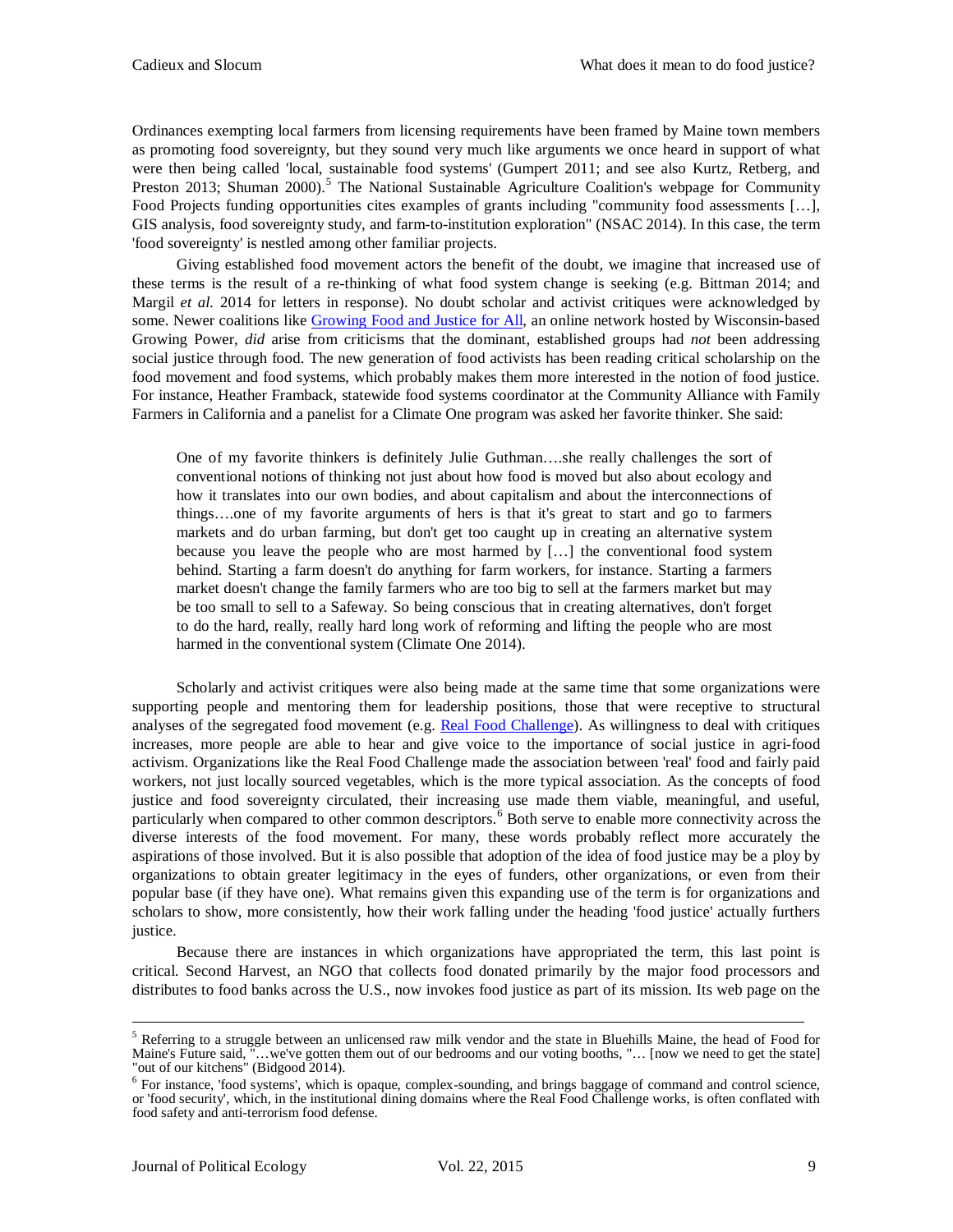subject claims, "Yes, hunger is here, but so is the solution. The opposite of poverty isn't wealth. The opposite of poverty is justice. Be a part of the solution by joining the Food Justice Movement" (Second Harvest nd). According to this NGO, food justice is achieved through donations of money and peanut butter. In other words, the practice of food justice is charity. This strategy has been critiqued for the way it undermines efforts to address the structural causes of hunger (FSNNL 2014; Minkoff-Zern 2012; Poppendieck 1999; Poppendieck 2013; Riches 1999; Sen 1981; Warshawsky 2010). Although a food bank may have good reason for using the term food justice (see Henderson 2004), and appropriation is not *necessarily* undesirable, in the case of Second Harvest, we wonder whether lipstick in the shade of justice is being put on the pig of charity.

The recent undercutting of fair trade standards in the U.S. (Howard and Jaffee 2013; Jaffee and Howard 2010) points to the urgency of negotiating definitions that promote accountability. In order to persuade firms like Nestlé to participate in fair trade production and certification, the meaning of the term was weakened. Certification no longer commits those enrolled to a yearly increase in the percentage of production they certify as fair, and it now covers plantation and contract labor operations. This dramatic broadening of the definition contributed to schisms in the fair trade advocacy community (e.g. Fair Trade USA's resignation from Fairtrade International, which broke previously associated labeling associations into different entities) (Lyon 2014). In addition to the current problems of the Fair Trade certification program, the EurepGAP program sets rules for fair labor certification that in practice encourage farmers toward informal labor arrangements (Rosin *et al.* 2013). Such an emptying of the signifier 'fair' reinforces, for those already committed to justice issues, the sense that justice is unverifiable, and, for those who have not yet noticed that food justice is important, the invisibility of fairness as an issue related to food. This and the previous example suggest the need for reflexive engagement with projects of definition. Explanations of a concept like justice (or fairness) are an important tool in helping people to notice and negotiate what happens along food chains (*cf.* Cash *et al.* 2003). Further, the meanings of such terms needs to be workable for users, but they also must be equal to the task of holding organizations accountable to vigorous standards. Who benefits from the use of a term, or its hollowing out, is a question that must be asked.

Articulating what constitutes food justice would be a step toward preventing NGOs and public health entities from allowing symptoms like obesity to act as surrogate descriptors for much more complex socioecological dynamics. We see this tendency to use iconic proxies as contributing to the increased vulnerability of food improvement efforts. For instance, to garner funding, fresh food financing initiatives must demonstrate that they address obesity. Even as people are beginning to see the impacts of fresh produce financing on food system dynamics associated with food justice—such as access and jobs (see the work of The Food Project in Massachusetts or [Wholesome Wave](http://wholesomewave.org/) active in more than half of the U.S. states)—funding has been significantly reduced, partly because these projects had been legitimized so centrally by the justifications of obesity reduction (see the research and then negative coverage of these programs; Cummins, Flint, and Matthews 2014; Rao 2014; Ritger 2014).

Because a suggestion of justice (the right to good food for all) is implicit in many food movement efforts, it is not surprising that advocates seek language that articulates their aspirations with ever-greater strength and clarity. But though achieving social equity<sup>[8](#page-9-1)</sup> has been *desired* by some AFN activists, many have conflated 'more local' with 'more just.' In other words, scholars observe that many food movement actions operate under the assumption that the relationships involved in shorter supply chains will ensure better social relations, whether they do or not (Anderson 2008; Born and Purcell 2006; DuPuis, Harrison, and Goodman 2011).<sup>[9](#page-9-2)</sup> Indeed, one of the central themes of critical scholarship on the food movement has been precisely that

j

<span id="page-9-0"></span><sup>&</sup>lt;sup>7</sup> As Henderson (2004) explains, this donation system also buttresses existing retail models—with their stark display of redundant surplus and simultaneous construction of scarcity—through tax write-offs associated with food nearing expiry and with the cash to support food banking systems.

<span id="page-9-1"></span><sup>&</sup>lt;sup>8</sup> 'Equity' acknowledges the fact that some groups in society have not had the same access to opportunities and resources; from this basis, it asks for fair distribution and fair procedures.

<span id="page-9-2"></span><sup>&</sup>lt;sup>9</sup> 'Local' is an imagined place that remains optimistically central to the food movement despite at least twenty years of critique. AFNs have focused their work on localizing the food system with refutable notions like food miles, suspect ideals of community (Joseph 2002), and nostalgic visions of past food systems. In principle, food justice recognizes the need to address how social relations manifest in specific ways in particular contexts, their systemic reach around the world, and the relationship between these. However, practitioners continue to privilege the local and define food justice using an uncritical understanding of community. For instance, Hank Herrera argues, "[f]ood justice work is the incredibly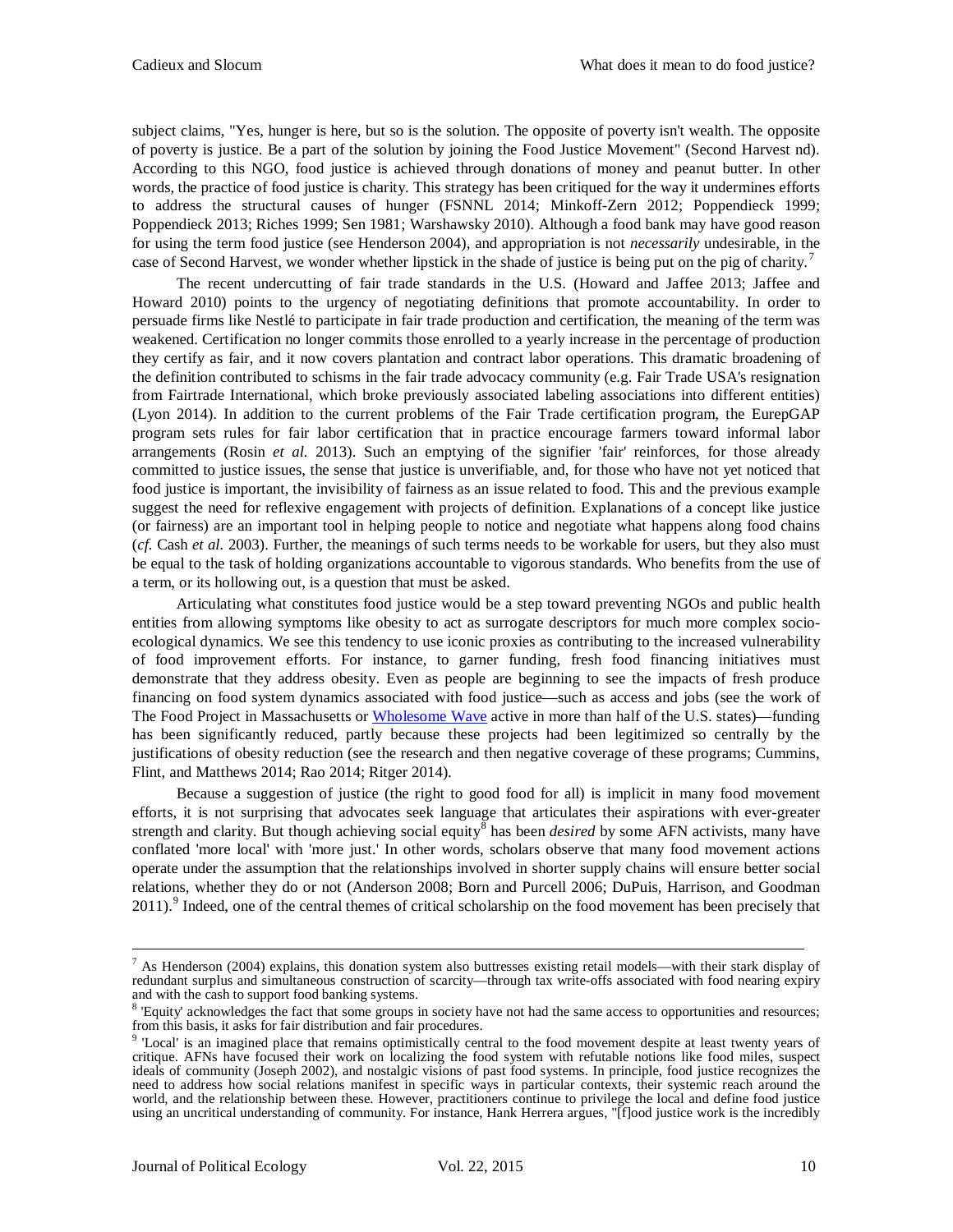these networks have tended to disavow and distance themselves from labor rights and inequality (Allen 2003), or to assume that their intentions would lead to more equitable outcomes without committing the resources necessary to achieve such outcomes. Instead, AFNs have often sought to 'bring good food to others' as a mode of redemptive action rather than to seek local and global justice by analyzing and acting upon structural inequalities. Thus, the food movement has tended to project idyllic social relations and contributed to problematic patterns of exploitation, domination, and dependency ( Alkon and Agyeman 2011b; Allen 2008; Allen 2010; Allen *et al.* 2003; Allen and Guthman 2006; Allen and Wilson 2008; Anderson 1999; DuPuis, Goodman, and Harrison 2006; Freidburg 2003; Goodman 2003; Guthman 2003, 2004, 2008a, 2008b, 2008c; Goodman and Goodman 2007; Goodman, Maye, and Holloway 2010; Hinrichs 2010; Hinrichs and Kremer 2002; Howard and Jaffee 2013; Jaffee and Howard 2010; Mooney 1988; Mooney and Majka 1995; Mutersbaugh 2005; Slocum 2006, 2007). Time and again we find the same gaps between ideal and practice in efforts to change the food system. Thus it seems reasonable to wonder what has changed by the introduction of 'food justice' as an explicit goal. Apart from the new label, in many instances the answer to this question might be "not much."

Like the examples of NGO discourse above, many scholars now seem to use food justice to refer to what was previously called 'community food activism', 'alternative food', or 'sustainable food and farming' (see e.g. Kremen, Iles, and Bacon 2012). For instance, Yuki Kato (2013) calls typical AFN work (a farmers' market and garden) 'food justice' without saying how the project actually promotes justice. Scholarship in and after the important books *Cultivating food justice* (Alkon and Ageyman 2011) and *Food justice* (Gottleib and Joshi 2010) discusses various gardening and marketing schemes in marginalized communities of color as if it were enough to pair nonwhite groups with the food movement's familiar spaces of change. Often no explanation is provided as to why these are instances of food justice.

Adding to the confusion, some critique food justice activism for being captured by the same old forms of neoliberalism (i.e. a focus on consumer subjectivity, devolved action, and market mechanisms) that AFNs were accused of accepting in their work (Alkon and Mares 2012; Rosin *et al.* 2013). For example, Julie Guthman argues:

…the more radical food justice movement (at least in rhetoric) addresses the [food] access problem but for the most part steers clear of labor and to some extent income issues […] Precisely because social movement possibilities are so constrained by neoliberal logics of the market, many dedicated activists barely see other ways forward besides educating people to the qualities of food and bringing good food to low-income people in acts of charity or through nonprofit subsidies and in the name of health and empowerment (Guthman 2011: 194).

We are left wondering, what is the "more radical food justice movement" and how does it differ from the dominant food movement?

To sum up, food justice principles are gaining recognition across diverse publics: NGOs, statecommunity partners (e.g. Multnomah County 2013), activists, and researchers. Still, it is not clear whether established and more recent food movement actors that conceptualize their work as food justice, are doing anything truly different. Research thus far offers little clarity on this point.

Yet clarity and rigor are important because while food justice becomes an ever more popular moniker, we continue to learn of organizations that do *not* embody what scholars, activists, and policymakers have identified as socially just ways of working toward equitable food systems. Reports of food policy councils from around the U.S. suggest that white imaginaries prevail, making African American and Latino people show up in the food system only through reference to pathological conditions (e.g. obesity, diabetes) (see Henson 2013). Serving on the food policy council in Birmingham, Alabama, the sole black representative is 'authorized' only to speak about deficiencies in the black population (obesity, unemployment) rather than about white privilege and institutionalized racism (Ibid.). Familiar exclusions resulting from where and when meetings are held continue (e.g. holding a food policy council meeting in the middle of the day at City Hall).

difficult work of building new local healthy food systems, not opposing the global food industry" (Herrera, cited in Holt- Giménez and Wang 2011: 88). j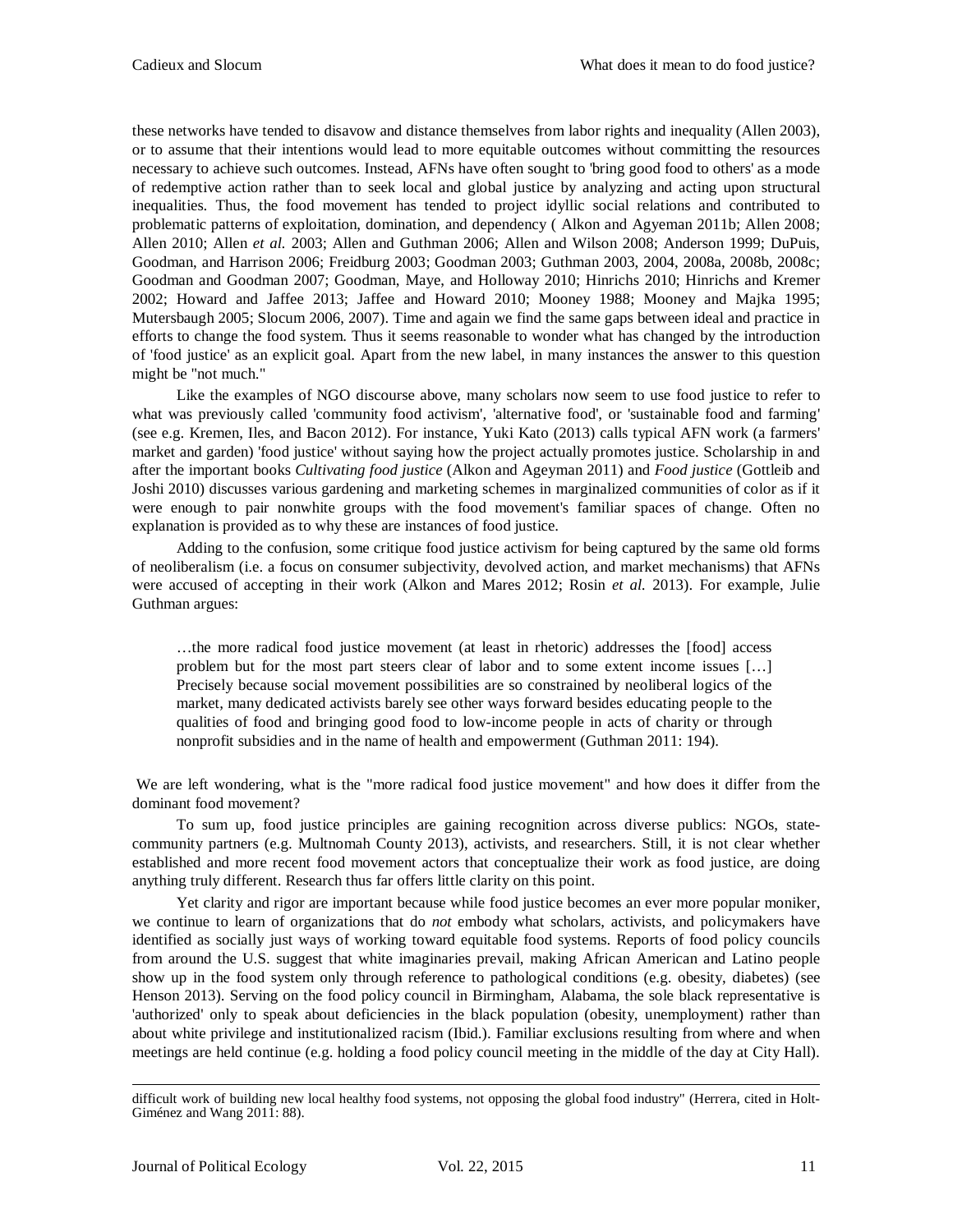The Los Angeles, CA food policy council consists of white and Asian middle and upper middle class men, while volunteers in work groups are primarily white women with the preponderance gravitating toward the urban agriculture subgroup (DeRuiter 2014). Our experience working with food movement actors points to the need to determine what constitutes food justice and what it looks like in practice.

# **4. Engaging justice**

For some, the very idea of defining food justice is anathema because it amounts to policing the term and limiting whose knowledge becomes part of its definition.<sup>[10](#page-11-0)</sup> Others argue that what it means must be a local decision, or one that comes from groups seen as having the authenticity, by dint of their situated knowledge, to speak on the subject of justice. We struggle with this reaction because justice must stand for something in practice, or else it runs the risk of standing for anything, and potentially nothing (see also Allen 2010, 305). Without a sense of what it means and how it is done, food justice will be difficult to pursue. At the same time, the trouble with the application of a universal ideal like justice is that what it means and how it is sought is a process involving many situated perspectives from which people experience, evaluate, and act upon uneven relations of power and their unequal consequences. In short, a universal notion of justice could erase this ideal's contingent and contested reality. These ideas have been debated for some time (see Benhabib 2000; Benhabib *et al.* 1995; Brown 2000; Calhoun 1995; Collins 1998; Fraser 1989, 1997, 2001). [11](#page-11-1)

Rather than dismiss universals, students of social change recognize that these ideals are indispensable to progressive social movements. Observing environmentalist and indigenous efforts against global capital interests in Indonesian forests, Anna Tsing (2004) proposed that universal ideals like environmental protection and human rights became "engaged" in the fraught process where quite different people tried to collaborate. Becoming engaged, universals are deployed for particular purposes in place rather than remaining transcendent with their definition and application captured elsewhere. For example, groups assert human rights to organize against violations of those rights, as well as to provide a domain for negotiation between groups who hold radically different values. Ideals like rights, justice, and sovereignty move around the world, becoming meaningful as people make sense of them from their own social and physical locations (Pratt 2004; Tsing 2004). Universals create new, dynamic spaces wherever they come to rest (see Escobar 2001; Massey 2002). [12](#page-11-2)

Following Tsing's approach of "see[ing] how universals are used" (2004: 9), we suggest it is important to show how food justice and food sovereignty become engaged through the situated knowledge of those involved in their use (Haraway 1988). In the U.S., for instance, given the emphasis of alternative food networks on consumer-driven solutions to the ills of food systems, food sovereignty has often been reframed away from producers and toward consumers (Fairbairn 2012). The recent coordination of U.S. food sovereignty efforts via organizations focused on producer support, such as the National Family Farm Coalition and Grassroots International, may be starting to shift this slightly, as some U.S. farmers engage with global food sovereignty concerns (Ozer 2013). For indigenous groups in the U.S. and around the world, food sovereignty has resonated closely with their claims to land and with their struggles for self-determination.

j

<span id="page-11-0"></span><sup>&</sup>lt;sup>10</sup> See Seanhk-Ka and Axtell (2007) for their version of the work it takes for people from "an academic system that held itself to be objective, somehow outside of culture" to understand and participate in the practices and functions of community, not just invocations of the *idea* of community. They present learning practices salient to our work in Minnesota, providing guidance on how to retrain academics to share intellectual autority, for example in the exercise of 'definition.' Following their lead, we want to make explicit that we are not attempting definitional work to 'authoritatively' re-validate what has already been done in other spheres. Recognizing that multiple and competing definitions will resonate with and be useful in different cultural contexts, we are advocating rigorous development of research practices and relationships that help people negotiate frameworks for making and evaluating claims about food j

<span id="page-11-1"></span><sup>&</sup>lt;sup>11</sup> Some seek to validate food justice by building on the Rawlsian justice tradition (see Yordy and Desjardins in review).<br><sup>12</sup> Articulation of food justice characteristics could be analyzed in terms of the rise of a cul

<span id="page-11-2"></span>scope of this article to analyze the relationship between the progressive capture of markets by audit culture and the very different 'bottom up' maintenance of accountability that we are advocating. However, we note that our use of food justice criteria as 'engaged universals' reflects the influence of scholars like Kregg Hetherington (2011), Hugh Campbell and colleagues (Rosin *et al.* 2013), and Colin Crouch (2011). Their work highlights the need to pay attention to and to *change* the function of the monitoring and assessment methodologies that have become a common tool of neoliberal development rhetoric. This reinforces our call for attention to feminist, antiracist, and anti-colonial research, evaluation, and social organization practices.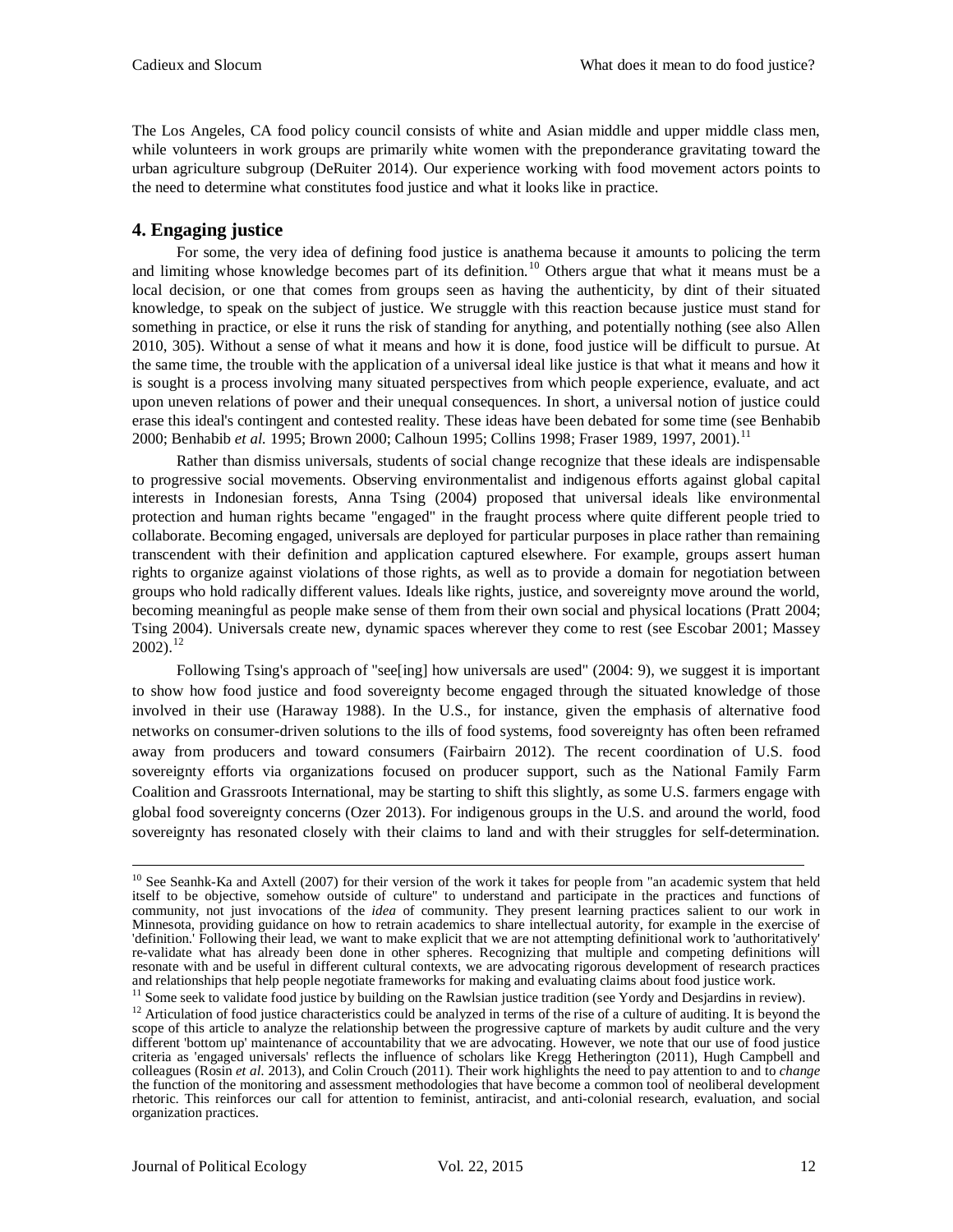Food sovereignty's engagement in place, or its local resonance depends on whether the more urgent desire is the security to gain a livelihood through farming, or having enough food, rather than the independence that sovereignty suggests (Boyer 2010; Li 2009, 2011, 2014). Tania Li (2014) finds that some near-subsistence Indonesian farmers made the decision to switch to commodity cocoa production because it provided them with a much more certain livelihood and, importantly, cash. She points out that this complicates assumptions about food sovereignty being organized around subsistence farming, and shows how these views rely on unacknowledged elements of food sovereignty politics, such as state transfers, labor migration, and remittances. Contrary to accounts claiming Bolivians can no longer afford to eat quinoa (Chenopodium quinoa) because middle class Americans are eating so much of it (Bland 2012), commodifying this pseudocereal may be a desired and workable approach for some producers (Barron 2013; see also Bear Witness Pictures forthcoming). The one-size-fits-all approach to de-commodification in food sovereignty discourse derives from its origin in Latin American and European contexts where state support and migrant labor may be essential to enable it. By attending to the specificity of the context where a plurality of ideas of how to imagine and practice food justice and food sovereignty often coexist, we suggest scholars and practitioners clarify what these imaginaries and practices look like in order to move beyond over-general declarations about ending oppression.

Social change is an "imperfect politics" in which "the emphasis is not on creating an ideal […] model of society and then working for society to meet that standard, but on articulating open, continuous, reflexive processes" that enable differently situated groups to pursue social change (Dupuis and Goodman 2005: 361). Replete with "unintended consequences, ironies, and contradictions", social change comes as a consequence of productive disagreement (Ibid.). For this reason, we do not advocate comparing practice to an established set of indicators or to best practices against which food movement organizations will always fall short. The theoretical implication of imperfect politics and engaged universals suggests a continuum of food movement practice rather than sharp distinctions between those doing food justice and others who are not (see Holt-Giménez and Wang 2011). This continuum is awkward, with many actors clustering in a region of the distribution characterized by claiming to do food justice without actually having changed what they do and how they do it. Others will have understood and applied those critiques of AFNs we have discussed, but they face barriers difficult to overcome that we outline in our second article (Slocum and Cadieux 2015). Studying their practice, as we suggest is necessary, provides not a thumbs-up or -down conclusion, but an analysis of how transformative food work *gets stuck* and what might enable it to move toward socially just food systems.

# **5. Characteristics of food justice**

Like many food movement scholars, we have ideas about what transformative food politics should, or could look like (Figure 6). From our research and an analysis of the literature, we would expect that food justice practices would seek ways to intervene against structural inequalities. Specifically, there are four areas around which organizing toward food justice and food sovereignty seems to occur:

1) acknowledging and confronting historical, collective social trauma and persistent race, gender, and class inequalities;

2) designing exchange mechanisms that build communal reliance and control;

3) creating innovative ways to control, use, share, own, manage and *conceive of* land, and ecologies in general, that place them outside the speculative market and the rationale of extraction; and

4) pursuing labor relations that guarantee a minimum income and are neither alienating nor dependent on (unpaid) social reproduction by women.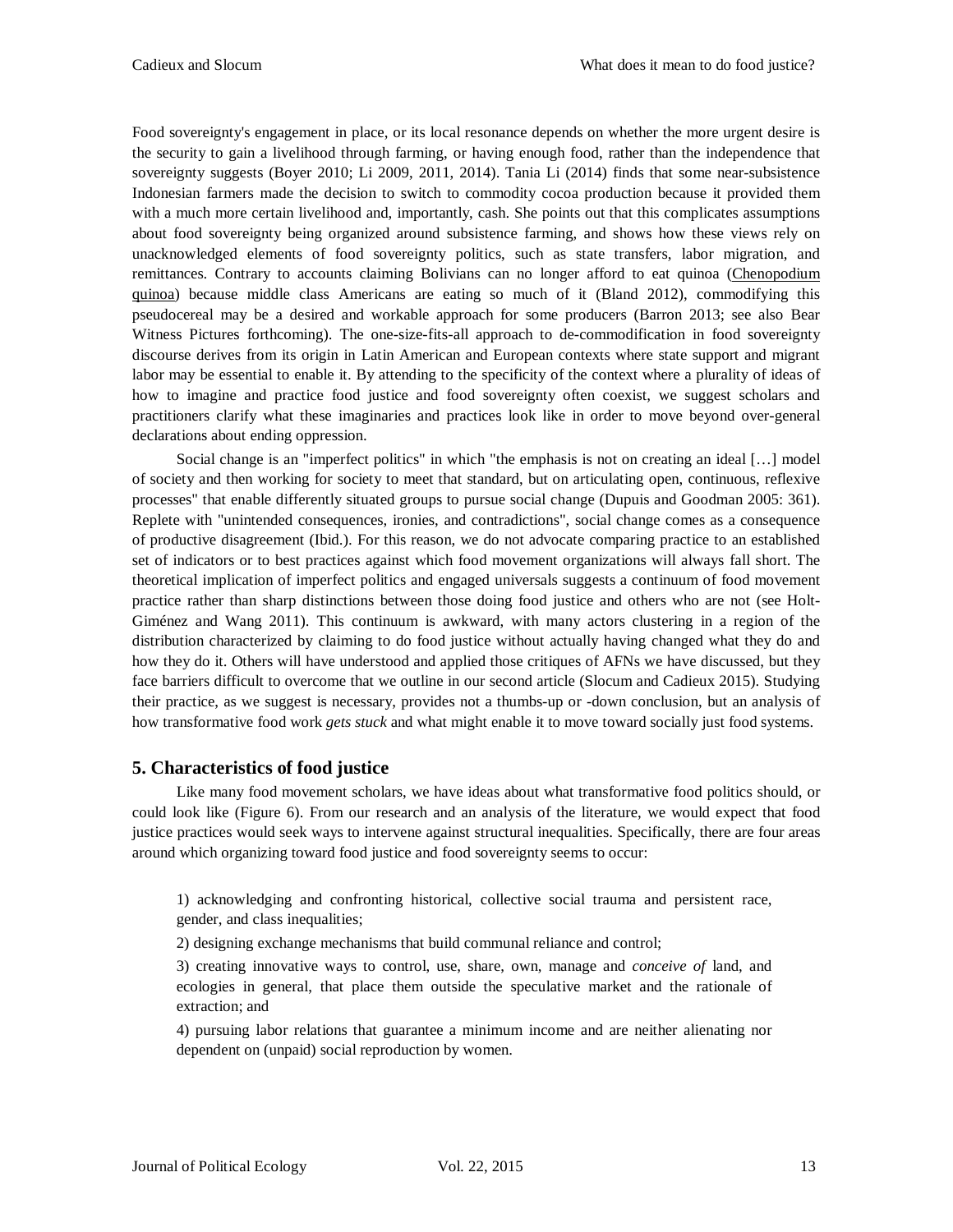### **1. Trauma and Inequity**

- Recognizes structural relations of power as necessary to confront race, class, and gender privilege (Allen and Guthman 2006; Detroit Food Justice (DFJ) nd.; DuPuis, Harrison, and Goodman 2011; Freudenberg, McDonough, and Tsui 2011; Gliessman 2010; Gottlieb and Joshi 2010; Gold 2004; Goldberg 1993, 2002; Guthman 2008a, 2008b, 2008c, 2014).
- Acknowledges the historical, collective traumas, and remembers that the history and expression of trauma varies locally and is fueled by the power of global hierarchies of privilege. Enacts policies that repair past injustices and trauma that are still felt today (Clough 2009; Gilmore 2002; Hoelscher 2003; hooks 1992; Pratt 2009; Radcliffe 2007; Redmond 2012; van der Kolk, McFarlane, and Weisaeth 1996; Walkerdine 2010; Weismantel and Eisenman 1998).

### **2. Exchange**

• Forges new exchange mechanisms that build communal reliance through cooperation, trust, and sharing economies (Edwards and Mercer 2012; Gibson-Graham 2008; Gowan and Slocum 2014; Grasseni 2013; Hébert and Mincyte 2014; Hinrichs 2000; North 2014; Schor 2010; Schor and Thompson 2014; Sherriff 2009; Wittman, Beckie, and Hergesheimer 2012).

### **3. Land**

- Creates equitable ways to access, manage, and control land and other resources, and understands "resources" in a more-than-human relational context (Akram-Lodhi 2013; Beingessner 2013; Dudgeon and Berkes 2003; Green, Green, and Kleiner 2011; Guthman 2004; Guthman, Morris, and Allen 2006);
- Applies agro-ecological land use practices that benefit other-than-human life as well as human society (IAASTD 2009a, 2009b; Lappé 2010; Kremen, Iles, and Bacon 2012; St. Martin 2009; Varghese and Hansen-Kuh 2013);
- Builds on diverse knowledge systems to grow food, make change, and sustain societies (Verran 1998; Upton 2014; Tsing 2003; Trudeau 2006; Segrest 2012; Scott, Park, and Cocklin 2000).

### **4. Labor**

• Compensates fairly, protects and supports the value of all labor (Allen 2004; Allen *et al.* 2003; Harrison 2008b; Jepson 2005; Li 2011; Lo and Jacobson 2011; Minkoff-Zern 2014; Mitchell 1996, 2013; Qazi and Scholten 2005; Shreck, Getz, and Feenstra 2006; Sellers and Asbed 2011; Vallianatos *et al.* 2004).

### **Process of practicing food justice**

- Understands how power is distributed in society and brings power and the following elements into conversation;
- Applies a progressive sense of place (Massey 1993, 1994);<sup>[13](#page-13-0)</sup>
- Analyzes and evaluates policies and programs for their capacity to bring about systemic change;
- Identifies barriers and enabling elements for the practice of food justice;
- Considers when and how it is useful or not to engage the state, the market or other actors;
- Institutionalizes equity in democratic participatory processes at every level (Harrison 2006, 2008a, 2008b, 2011).

Figure 6: Food justice organizing nodes and practices.

<span id="page-13-0"></span><sup>&</sup>lt;sup>13</sup> Massey argued that every place is a process created out of changing and uneven relations of power, connecting that space with other places. Place and community are not coterminous and all communities are marked by social hierarchies that are continually contested. This sense of place is progressive, rather than reactionary or defensive because it grapples with the implications of these dynamic social relations across scales.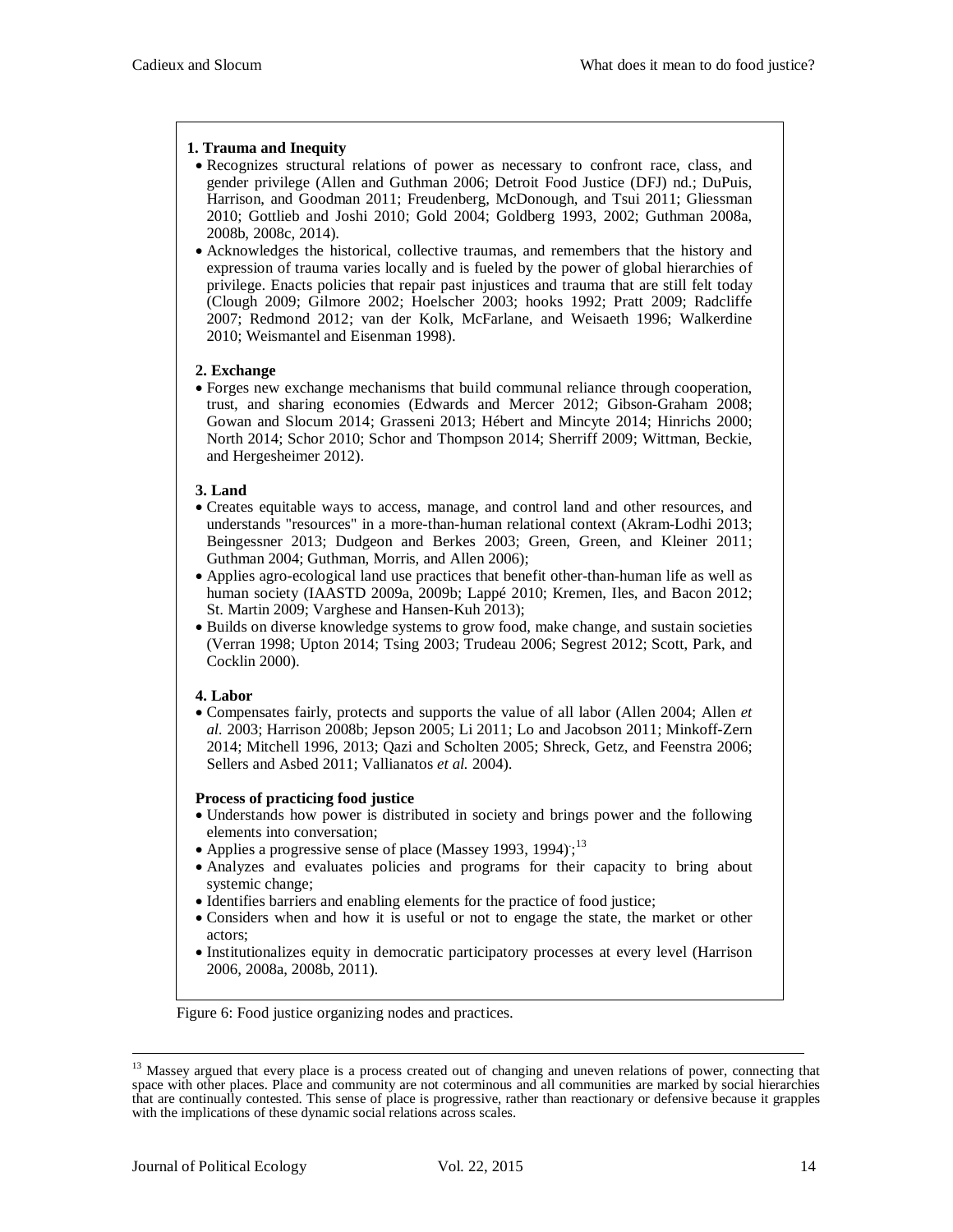These points of intervention have been proposed by scholars for many years, and also emerged at the Food  $+$ Justice = Democracy conference held in Minneapolis in 2013.<sup>[14](#page-14-0)</sup> Our categories in Figure 6 sketch out what might be included in food justice work, and they also underline the interdependence of food justice and food sovereignty principles.

# **6. Conclusions**

This article derives from our own experience in seeing much greater use of the concept of 'food justice' by scholars and practitioners, without concomitant attention to what it means to put food justice into practice. We suggest there is a need to specify what enables food justice to succeed, beyond the favored pursuits of the food movement (for example communal gardens, worm bins, or farmers' markets). After all, as political ecologists regularly point out, not every (garden) project seeks social justice; it depends who's doing it and how, where it is, how it is connected to other places, and why it is the chosen action. There are many reasons to actively characterize what constitutes food justice and what it looks like in action. **First**, there are stark inequities that need to be undone, yet many well-meaning staples of the food movement do not serve that aim. Instead, these typical projects may greenwash or fairwash, serving to conceal and reproduce inequality. Indeed, some food movement actions serve to shore up some of the most damaging justifications of inequality coming from a neoliberal ethos (Martin and Andrée 2014). It will be difficult to build a transformative food movement if food justice becomes another empty signifier on food packaging (as we have seen with 'trans fat free' and 'cruelty free' false advertising, Winders 2006). If food justice means *anything*, it may stand for nothing—or, worse, serve to undermine the credibility and rigor of substantive food justice practices. **Second**, clarity about what it means to create socially just food systems is necessary to counter some strong forces including publicly legible arguments for 'feeding the world's population' via export-oriented agribusiness, the dominant food system's increasing commercial concentration, and the continued marginality of alternative food networks. Supporting people who have legitimacy in their communities to investigate and evaluate what makes food justice efforts successful can help us further understand how food justice works, and it can institutionalize support for it. It can also push against the dominant research infrastructure that decrees that food issues are too urgent to afford attention to the political ecology of food justice, or to the scholarship pursuing it.

## **References**

-

- Akram-Lodhi, A.H. 2013. *Hungry for change: farmers, food justice and the agrarian question*. Halifax and Winnipeg: Fernwood Publishing.
- Alkon, A.H. and J. Agyeman. 2011a. Introduction. In Alkon, A.H. and J. Agyeman (eds.) *Cultivating food justice: race, class and sustainability*. Cambridge: MIT Press. Pp.1-20.
- ——— eds. 2011b. *Cultivating food justice: race, class and sustainability*. Cambridge: MIT Press.
- Alkon, A.H. 2007. Growing resistance: food, culture and the Mo' Better Foods farmers' market. *Gastronomica* 7(3):93-99.
- Alkon, A.H. and T.M. Mares. 2012. Food sovereignty in US food movements: radical visions and neoliberal constraints. *Agriculture and Human Values* 29(3):347–359.
- Alkon, A.H. and K.M. Norgaard. 2009. Breaking the food chains: an investigation of food justice activism. *Sociological Inquiry* 79(3):289-305.

Allen, P. 2004. *Together at the table*. University Park: Pennsylvania State University Press.

<span id="page-14-0"></span><sup>&</sup>lt;sup>14</sup> Convened by a broad organizing committee including members from both local and national organizations such as Centro Campesino, the Women's Environmental Institute, Dream of Wild Health, the Indigenous Environment Network, Center for New Community, and the Coalition of Immolakee Workers and led by LaDonna Redmond on behalf of the Institute for Agriculture and Trade Policy, conference organizers and participants elaborated 21 principles under the themes of: historical trauma; local foods, community development and public investment; food sovereignty; land; labor and immigration; and toxic-free and climate just food systems (IATP 2013). Despite continued negotiation over the integration of the forty-nine principles gathered under these six categories, no synthesis document has yet been forged, and the tensions encountered in the negotiating process seem indicative of the challenge of identifying clearly what food justice means to the people attempting to operationalize it, and who has the legitimacy to institutionalize this meaning. To read more about the principles see: http://www.iatp.org/issue/justice/food/food-justice and for the organizing committee, see: [http://www.iatp.org/files/2012\\_09\\_21\\_SteeringCommittee\\_web.pdf.](http://www.iatp.org/files/2012_09_21_SteeringCommittee_web.pdf)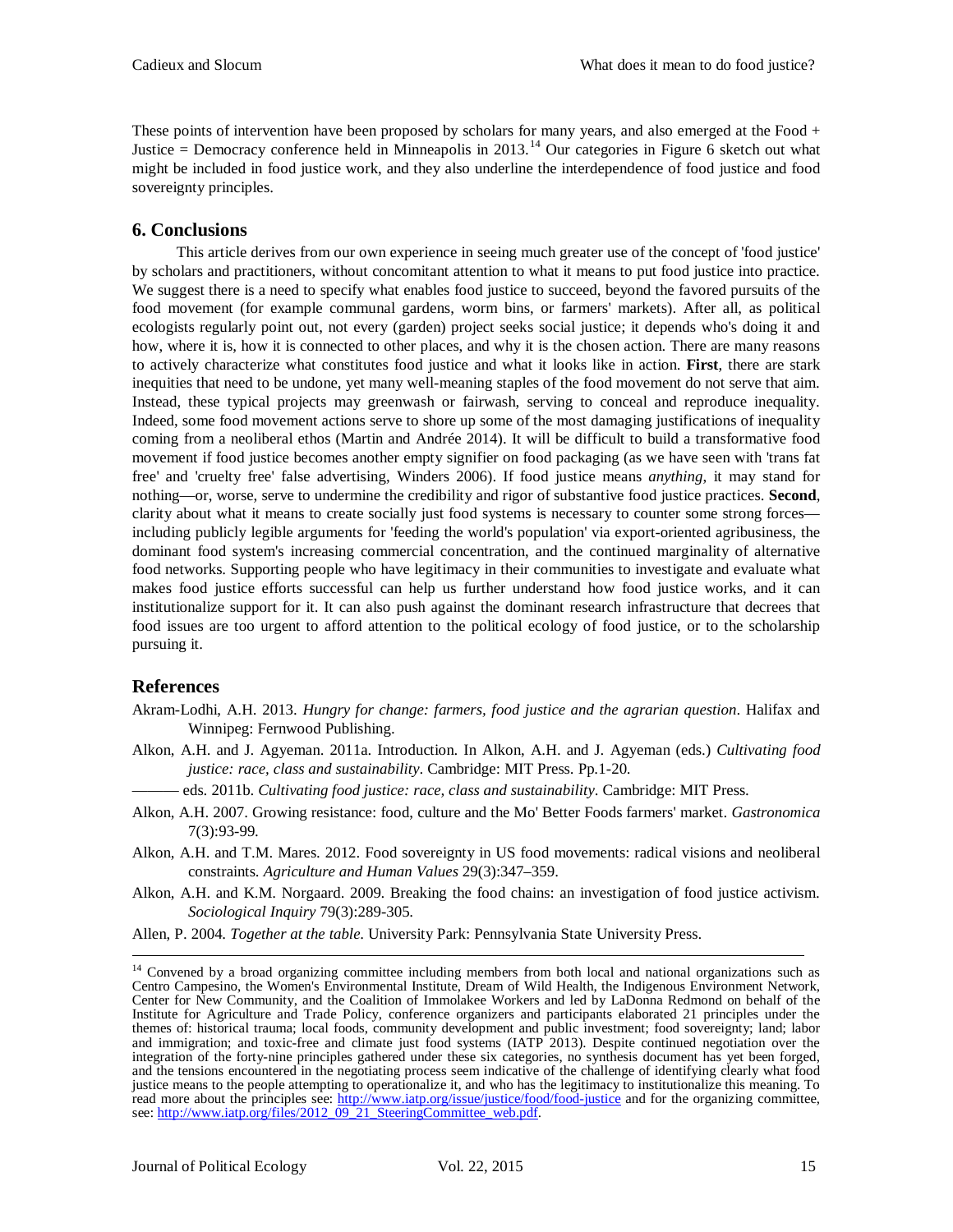- Allen, P. 2008. [Mining for justice in the food system: perceptions, practices, and possibilities.](http://63.249.122.224/wp-content/uploads/2010/04/Allen_mining_for_justice.pdf) *Agriculture and Human Values* 25(2):157-161.
- Allen, P. 2010. [Realizing justice in local food systems.](http://www.ssc.wisc.edu/%7Ewright/Sociology%20929-assignments-2010_files/realizingjustice.pdf) *Cambridge Journal of Regions, Economy and Society* 3(2):295-308.
- Allen, P., D. Van Dusen, J. Lundy, and S. Gliessman. 1991. Integrating social, environmental, and economics issues in sustainable agriculture. *American Journal of Alternative Agriculture* 6(1):34-39.
- Allen, P. and J. Guthman. 2006. From "old school" to "farm-to-school:" neoliberalization from the ground up. *Agriculture and Human Values* 23:401-415.
- Allen, P. and M. Kovach. 2000. The capitalist composition of organic: the potential of markets in fulfilling the promise of organic agriculture. *Agriculture and Human Values* 17:221–232.
- Allen, P., M. Fitzsimmons, M. Goodman and K. Warner. 2003. Shifting plates in the agrifood landscape: the tectonics of alternative agrifood initiatives in California. *Journal of Rural Studies* 19:61-75.
- Allen, P. and C. Sachs. 1992. The poverty of sustainability: an analysis of current positions. *Agriculture and Human Values,* 9(4):29-35.
- Allen, P. and A.B. Wilson. 2008. Agrifood inequalities: globalization and localization. *Development* 51 (4):534-540.
- Anderson, K. 1999. Introduction. In K. Anderson and F. Gale (eds.) *Cultural geographies*. Melbourne: Addison Wesley Longman. Pp.1-21.
- Anderson, M. and A. Bellows. 2012. Introduction to symposium on food sovereignty: expanding the analysis and application. *Agriculture and Human Values* 29(2):177-184.
- Anderson, M. D. 2008. Rights-based food systems and the goals of food systems reform. *Agriculture and Human Values* 25(4):593-608.
- American Planning Association (APA). 2011. *[Food policy councils](https://www.planning.org/nationalcenters/health/briefingpapers/pdf/foodcouncils.pdf)*. (Brief.)
- Aubrun, A., A. Brown, and J. Grady. 2005. *All trees and no forest: how advocacy paradigms obscure public understanding of the food system*. Frameworks Institute Report.
- Bailey, R. 2011. Growing a better future: food justice in a resource constrained world. Oxford: Oxfam International.
- Barraclough, L. R. 2009. South Central farmers and Shadow Hills homeowners: land use policy and relational racialization in Los Angeles. *The Professional Geographer* 61(2):164-168.
- Barron, J. 2013. Federal definition of local. Canadian Association of Food Studies listserv: [http://cafslistserv.wordpress.com/2013/05/.](http://cafslistserv.wordpress.com/2013/05/)
- BASFAgro. 2010. USA: world without farmers one hungry planet. [http://www.youtube.com/watch?v=joUggaD6Mr0.](http://www.youtube.com/watch?v=joUggaD6Mr0)

Bear Witness Pictures. forthcoming. The Mother Grain. <https://www.kickstarter.com/projects/bearwitnesspictures/the-mother-grain> [http://www.bearwitnesspicturesblog.com/2013/11/a-work-in-progress.html.](http://www.bearwitnesspicturesblog.com/2013/11/a-work-in-progress.html)

- Beingessner, N.E. 2013. [Alternative land tenure: a path towards food sovereignty in Saskatchewan?](http://ourspace.uregina.ca/bitstream/handle/10294/3831/Beingessner_Naomi_196401062_MA_JUST_Spring2012.pdf?sequence=1) Masters thesis. Regina, Canada: University of Regina.
- Bell, M. and V. Stull. 2014. In your face: why food is politics and why we're finally starting to admit it. Paper presented at the Joint meeting of the Association for the Study of Food and Society and the Agriculture, Food and Human Values Society. Burlington, VT, USA.
- Bellows, A.C. and M.W. Hamm. 2003. International effects on and inspiration for community food security policies and practices in the USA. *Critical Public Health* 13(2):107–123.
- Benhabib, S. 2000. Introduction. In Benhabib S. (ed.) *Democracy and difference: contesting the boundaries of the political*. Princeton: Princeton University Press. Pp.3-18.
- Benhabib, S., J. Butler, D. Cornell and N. Fraser. 1995. *Feminist contentions: a philosophical exchange*. New York: Routledge.
- Beus, C.E. and R.E. Dunlap. 1990. [Conventional versus alternative agriculture: the paradigmatic roots of the](http://www.soc.iastate.edu/class/325/beus.pdf)  [debate.](http://www.soc.iastate.edu/class/325/beus.pdf) *Rural Sociology* 55(4):590-616.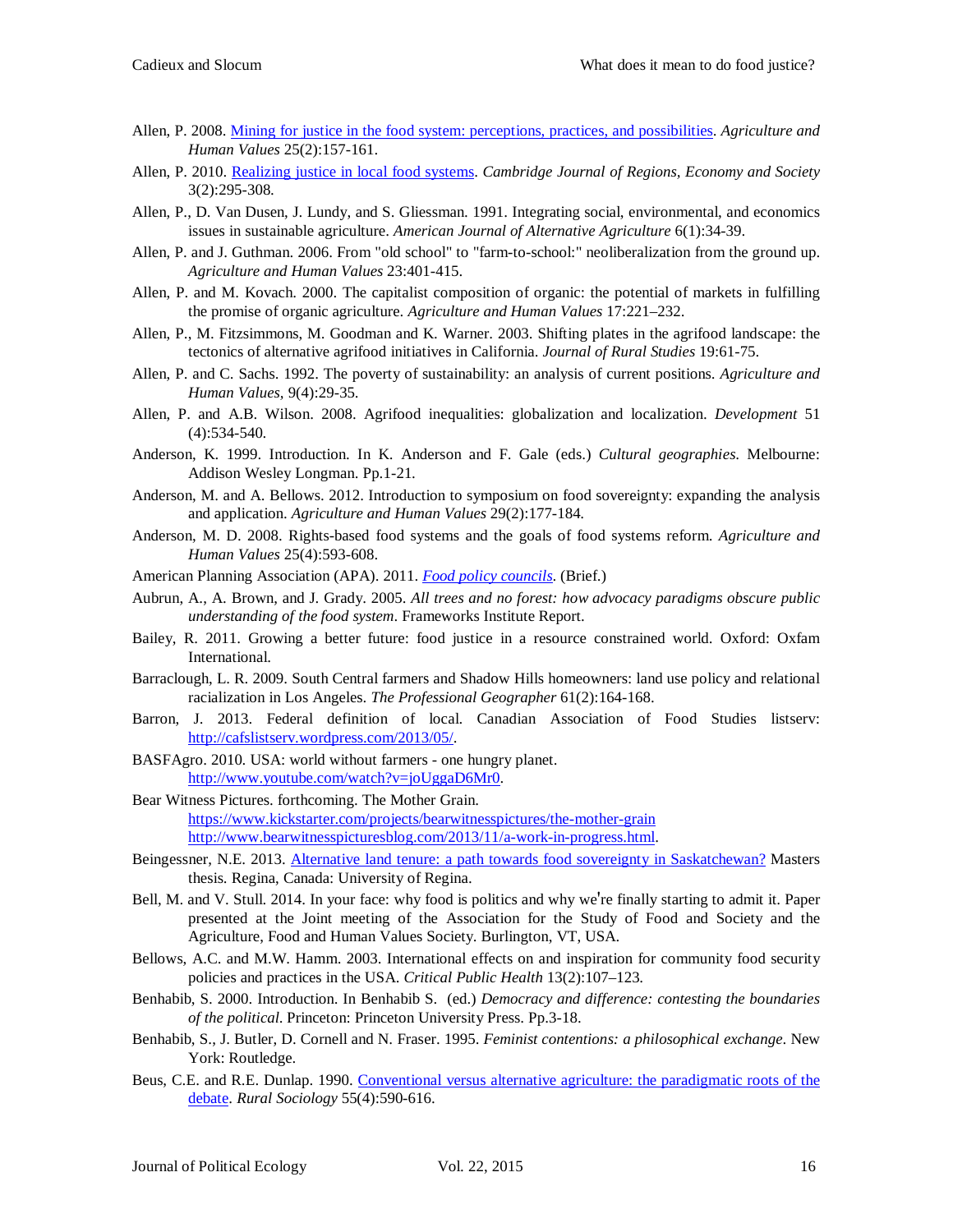Bidgood, J. 2014. [Maine court fight pits farmers against state and one another.](http://www.nytimes.com/2014/06/19/us/maine-court-fight-pits-farmers-against-state-and-one-another.html?_r=0) *New York Times*, June 18.

- Bittman, M. 2014. [Rethinking the word "foodie".](http://www.nytimes.com/2014/06/25/opinion/mark-bittman-rethinking-the-word-foodie.html) *New York Times*, June 24.
- Bland, A. 2012. [Quinoa craze inspires North America to start growing its own.](http://www.npr.org/blogs/thesalt/2012/11/29/166155875/quinoa-craze-inspires-north-america-to-start-growing-its-own) *National Public Radio*, USA. November 29.
- Born, B. and M. Purcell. 2006. [Avoiding the local trap: scale and food systems in planning research.](http://www.jhsph.edu/research/centers-and-institutes/johns-hopkins-center-for-a-livable-future/_pdf/projects/FPN/academic_literature/Avoiding%20the%20Local%20Trap.pdf) *Journal of Planning Education and Research* 26(12):195-207.
- Boyer, J. 2010. Food security, food sovereignty, and local challenges for agrarian movements: the Honduras case. *The Journal of Peasant Studies* 37(2):319-351.
- Brown, W. 2000. Suffering rights as paradox. *Constellations* 7(2):230-241.
- Cadieux, K.V. 2005. Engagement with the land: redemption of the rural residence fantasy? In S. Essex and A. Gilg (eds.) *Contrasting ruralities: changing landscapes*. Cambridge: CABI. Pp.215-229.
- Cadieux, K.V. 2008. Political ecology of exurban 'lifestyle' landscape at Christchurch's contested urban fence. *Urban Forestry and Urban Greening* 7(3): 183–194.
- Cadieux, K.V. 2011a. Talking about feeding the world: can applying discourse analysis help engaging multiple paradigms in contentious food conversations? *Agriculture, Food, and Human Values Society Meeting*. Missoula, MT, USA.
- Cadieux, K.V. 2011b. Competing discourses of nature in exurbia. *GeoJournal 76*(4): 341–363.
- Cadieux, K.V. 2012a. Bringing contrasting food system models into dialogue in local and global food governance. *The neoliberal regime in agri-food: crisis, resilience and/or restructuring.* Miniconference of the Sociology of Agri-Food Research interest group, Rural Sociological Society*,* Chicago, USA.
- Cadieux, K.V. 2012b. The mortality of trees: conservation as deferment in pastoral modernity. In Cadieux, K.V. and Taylor, L.E. (eds.) *Landscape and the ideology of nature in exurbia: green sprawl*. New York: Routledge. Pp. 252–294.
- Cadieux, K.V. 2013. Other women's gardens: radical homemakers and public performance of the politics of feeding. In Hayes-Conroy, A. and J. Hayes-Conroy (eds.) *Doing nutrition differently: critical approaches to diet/dietary intervention*. Farnham: Ashgate. Pp.61-83.
- Cadieux, K.V. 2013b. A field guide to making food good: an interactive tool for participatory research supporting difficult conversations. *Public 1* [\(http://public.imaginingamerica.org/blog/article/a-field](http://public.imaginingamerica.org/blog/article/a-field-guide-to-making-food-good-an-interactive-tool-for-participatory-research-supporting-difficult-conversations/)[guide-to-making-food-good-an-interactive-tool-for-participatory-research-supporting-difficult](http://public.imaginingamerica.org/blog/article/a-field-guide-to-making-food-good-an-interactive-tool-for-participatory-research-supporting-difficult-conversations/)[conversations/\)](http://public.imaginingamerica.org/blog/article/a-field-guide-to-making-food-good-an-interactive-tool-for-participatory-research-supporting-difficult-conversations/)*.*
- Cadieux, K.V. and R. Blumberg. 2014. Food security. In Thompson P. and D. Kaplan (eds.) *Encyclopedia of food and agricultural ethics*. New York: Springer.
- Cadieux, K.V., A. Gold, and R. Pesch. 2010. New models and methodologies for planning our food future. *Workshop*. University of Minnesota, Minneapolis.
- Calhoun, C. 1995. *Critical social theory*. Oxford: Blackwell.
- Campbell, H., and J. Dixon. 2009. Introduction to the special symposium: reflecting on twenty years of the food regimes approach in agri-food studies. *Agriculture and Human Values* 26(4):261-265.
- Carpenter, S. 2013. [A new higher calling in agricultural law.](http://students.law.drake.edu/agLawJournal/docs/agVol18No1-Carpenter.pdf) *Drake Journal of Agricultural Law* 18(1):13-37.
- Cash, D.W., W.C. Clark, F. Alcock, N.M. Dickson, N. Eckley, D.H. Guston, J. Jager, and R.B. Mitchell. 2003. [Knowledge systems for sustainable development.](http://www.pnas.org/content/100/14/8086.full.pdf+html) *Proceedings of the National Academy of Sciences* 100(14): 8086-8091.
- Clancy, K. 1994. Commentary social justice and sustainable agriculture: moving beyond theory. *Agriculture and Human Values* 11(4):77-83.
- Clancy, K. 1997. Reconnecting farmers and citizens in the food system. In Lockeretz, W. (ed.) *Visions of American agriculture*. Ames: Iowa State University Press. Pp.47-58.
- Clapp, J. and S. Martin. 2011. [The G20 Agricultural Action Plan: changing the course of capitalism?](http://triplecrisis.com/g20-agricultural-action-plan/) *CIGI Online.* Waterloo: The Centre for International Governance Innovation.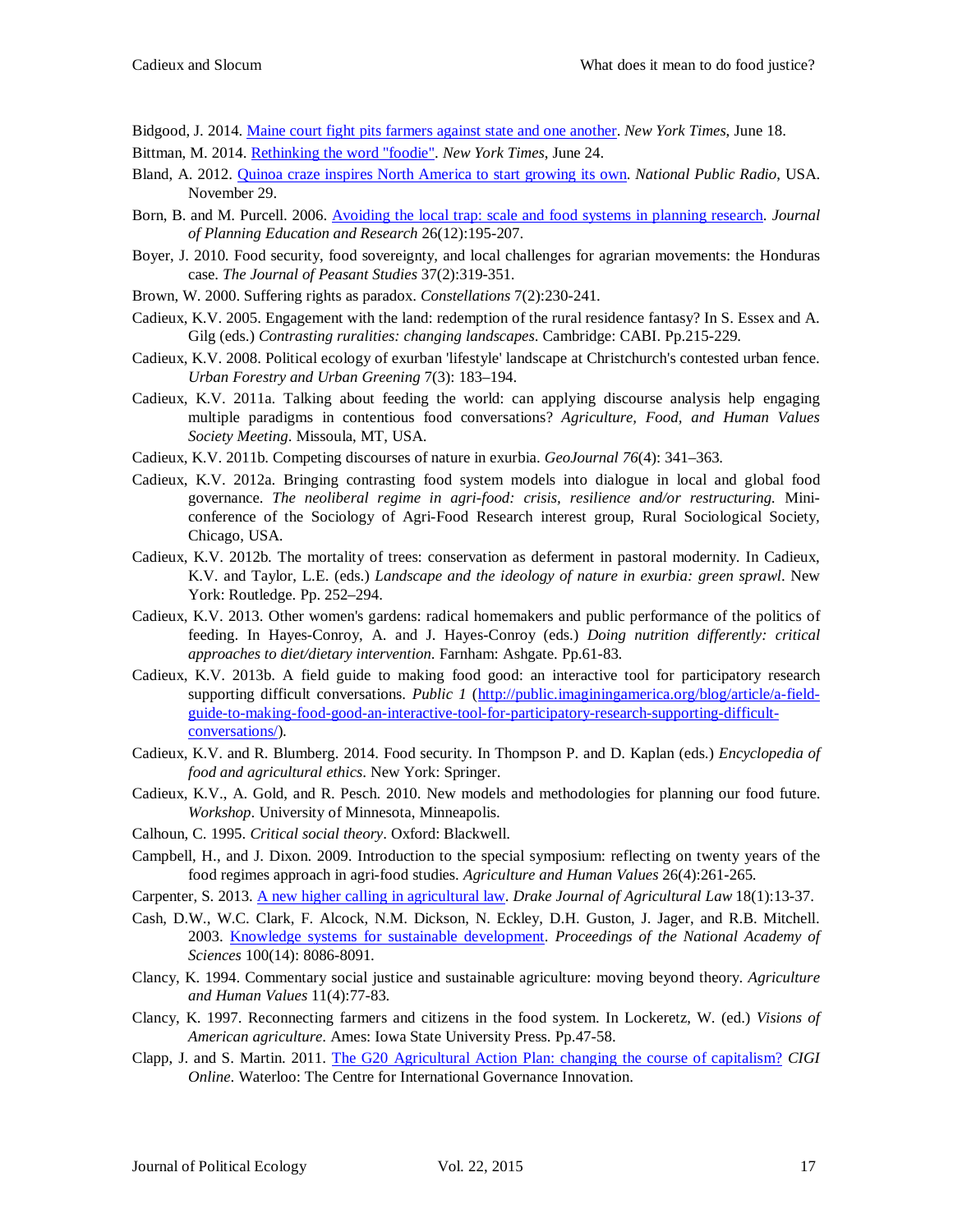- Climate One. 2014. *Climate in the classroom*, host G. Dalton. [http://www.climate-one.org/transcripts/climate](http://www.climate-one.org/transcripts/climate-classroom)[classroom.](http://www.climate-one.org/transcripts/climate-classroom) San Francisco: Climate One.
- Clough, P.T. 2009. Reflections on sessions early in an analysis: trauma, affect and "active witnessing." *Women and Performance: a Journal of Feminist Theory* 19(2):149-159.
- Collins, P. H. 1998. *Fighting words: African American women, critical social theory, and the search for justice*. Minneapolis, MN: University of Minnesota Press.
- Crouch, C. 2011. *The strange non-death of neo-liberalism.* Bristol: Polity.
- Cummins, S., E. Flint, and S. A. Matthews. 2014. [New neighborhood grocery store increased awareness of](http://content.healthaffairs.org/content/33/2/283.full.pdf+html)  [food access but did not alter dietary habits or obesity.](http://content.healthaffairs.org/content/33/2/283.full.pdf+html) *Health Affairs* 33(2):283-291.
- De Schutter, O. 2011a. How not to think of land-grabbing: three critiques of large-scale investments in farmland. *Journal of Peasant Studies* 38(2):249-279.
- De Schutter, O. 2011b. [Agroecology and the right to food.](http://www.srfood.org/en/report-agroecology-and-the-right-to-food) Report presented at the 16th Session of the United Nations Human Rights Council.
- De Schutter, O. 2011c. The right of everyone to enjoy the benefits of scientific progress and the right to food: from conflict to complementarity. *Human Rights Quarterly* 33(2):304-350.
- De Schutter, O. and G. Vanloqueren. 2011. The new green revolution: how twenty-first-century science can feed the world. *The Solutions Journal* 2(4):33-44.
- DeRuiter, D. 2014. personal communication. March 24.
- Detroit Food Justice (DFJ). nd. [accessed July 6, 2013].<http://www.detroitfoodjustice.org/>
- Dudgeon, R.C. and F. Berkes. 2003. [Local understandings of the land: traditional ecological knowledge and](https://umanitoba.ca/institutes/natural_resources/canadaresearchchair/Local%20Understandings%20of%20the%20Land.pdf)  [indigenous knowledge.](https://umanitoba.ca/institutes/natural_resources/canadaresearchchair/Local%20Understandings%20of%20the%20Land.pdf) In Selin H. (ed.) *Nature across cultures.* Dordrecht: Springer. Pp.75–96.
- Dupuis, E.M. and D. Goodman. 2005. Should we go "home" to eat? toward a reflexive politics of localism. *Journal of Rural Studies* 21(3):359-371.
- DuPuis, E.M., D. Goodman, and J. Harrison. 2006. Just values or just value? remaking the local in agro-food studies. In Marsden T. and J. Murdoch (eds.) *Between the local and the global: confronting complexity in the contemporary agri-food sector*. Oxford: Elsevier. Pp.241-268.
- DuPuis, E.M., J.L. Harrison, and D. Goodman. 2011. Just food? In Alkon, A.H. and J. Ageyman (eds.) *Cultivating food justice*. Cambridge: MIT Press. Pp.283-307.
- Edelman, M. 2013. Food sovereignty: an appreciation and critique. Paper presented at *Food sovereignty: a critical dialogue*, September 13-14, Yale University, New Haven, CT.
- Edwards, F. and D. Mercer. 2012. Food waste in Australia: the freegan response. *Sociological Review* 60:174- 191.
- Equiterre. 2012. Que peut le droit pour la justice alimentaire et agricole? Montréal: Equiterre [accessed July 4, 2012]. [http://www.equiterre.org/evenement/que-peut-le-droit-pour-la-justice-alimentaire-et-agricole](http://www.equiterre.org/evenement/que-peut-le-droit-pour-la-justice-alimentaire-et-agricole-montreal)[montreal.](http://www.equiterre.org/evenement/que-peut-le-droit-pour-la-justice-alimentaire-et-agricole-montreal)
- Escobar, A. 2001. [Culture sits in places: reflections on globalism and subaltern strategies of localization.](http://www.slideshare.net/deborahdelgado11/escobar-culture-sitsinplaces) *Political Geography* 20:139-174.
- Fairbairn, M. 2012. Framing transformation: the counter-hegemonic potential of food sovereignty in the U.S. context. *Agriculture and Human Values* 29(2):217-230.
- Finn, J.L. and M. Jacobson. 2003. Just practice: steps toward a new social work paradigm. *Journal of Social Work Education* 39(1):57–78.
- Finn, J.L. and M. Jacobson. 2008. *Just practice: a social justice approach to social work*. Peosta, IA: Eddie Bowers.
- Foley, J.A. 2011a. [Can we feed the world and sustain the planet?](http://www.geog.psu.edu/sites/default/files/Scientific%20American%20Article.pdf) *Scientific American* November, 60-65.
- Foley, J.A., [N.Ramankutty,](http://www.nature.com/nature/journal/v478/n7369/full/nature10452.html%23auth-2) [K.A. Brauman,](http://www.nature.com/nature/journal/v478/n7369/full/nature10452.html%23auth-3) [E.S. Cassidy,](http://www.nature.com/nature/journal/v478/n7369/full/nature10452.html%23auth-4) [J.S. Gerber,](http://www.nature.com/nature/journal/v478/n7369/full/nature10452.html%23auth-5) [M. Johnston,](http://www.nature.com/nature/journal/v478/n7369/full/nature10452.html%23auth-6) [N.D. Mueller,](http://www.nature.com/nature/journal/v478/n7369/full/nature10452.html%23auth-7) [C.](http://www.nature.com/nature/journal/v478/n7369/full/nature10452.html%23auth-8)  [O'Connell,](http://www.nature.com/nature/journal/v478/n7369/full/nature10452.html%23auth-8) [D.K. Ray,](http://www.nature.com/nature/journal/v478/n7369/full/nature10452.html%23auth-9) [P.C. West,](http://www.nature.com/nature/journal/v478/n7369/full/nature10452.html%23auth-10) [C. Balzer,](http://www.nature.com/nature/journal/v478/n7369/full/nature10452.html%23auth-11) [E.M. Bennett,](http://www.nature.com/nature/journal/v478/n7369/full/nature10452.html%23auth-12) [S.R. Carpenter,](http://www.nature.com/nature/journal/v478/n7369/full/nature10452.html%23auth-13) [J. Hill,](http://www.nature.com/nature/journal/v478/n7369/full/nature10452.html%23auth-14) [C. Monfreda,](http://www.nature.com/nature/journal/v478/n7369/full/nature10452.html%23auth-15) [S.](http://www.nature.com/nature/journal/v478/n7369/full/nature10452.html%23auth-16) [Polasky,](http://www.nature.com/nature/journal/v478/n7369/full/nature10452.html%23auth-16) [J. Rockström,](http://www.nature.com/nature/journal/v478/n7369/full/nature10452.html%23auth-17) [J. Sheehan,](http://www.nature.com/nature/journal/v478/n7369/full/nature10452.html%23auth-18) [S. Siebert,](http://www.nature.com/nature/journal/v478/n7369/full/nature10452.html%23auth-19) [D. Tilman](http://www.nature.com/nature/journal/v478/n7369/full/nature10452.html%23auth-20) and [D.P.M. Zaks.](http://www.nature.com/nature/journal/v478/n7369/full/nature10452.html%23auth-21) 2011. Solutions for a [cultivated planet.](http://www.slideshare.net/ViralNetwork/nature-article) *Nature* 478 (7369):337-342.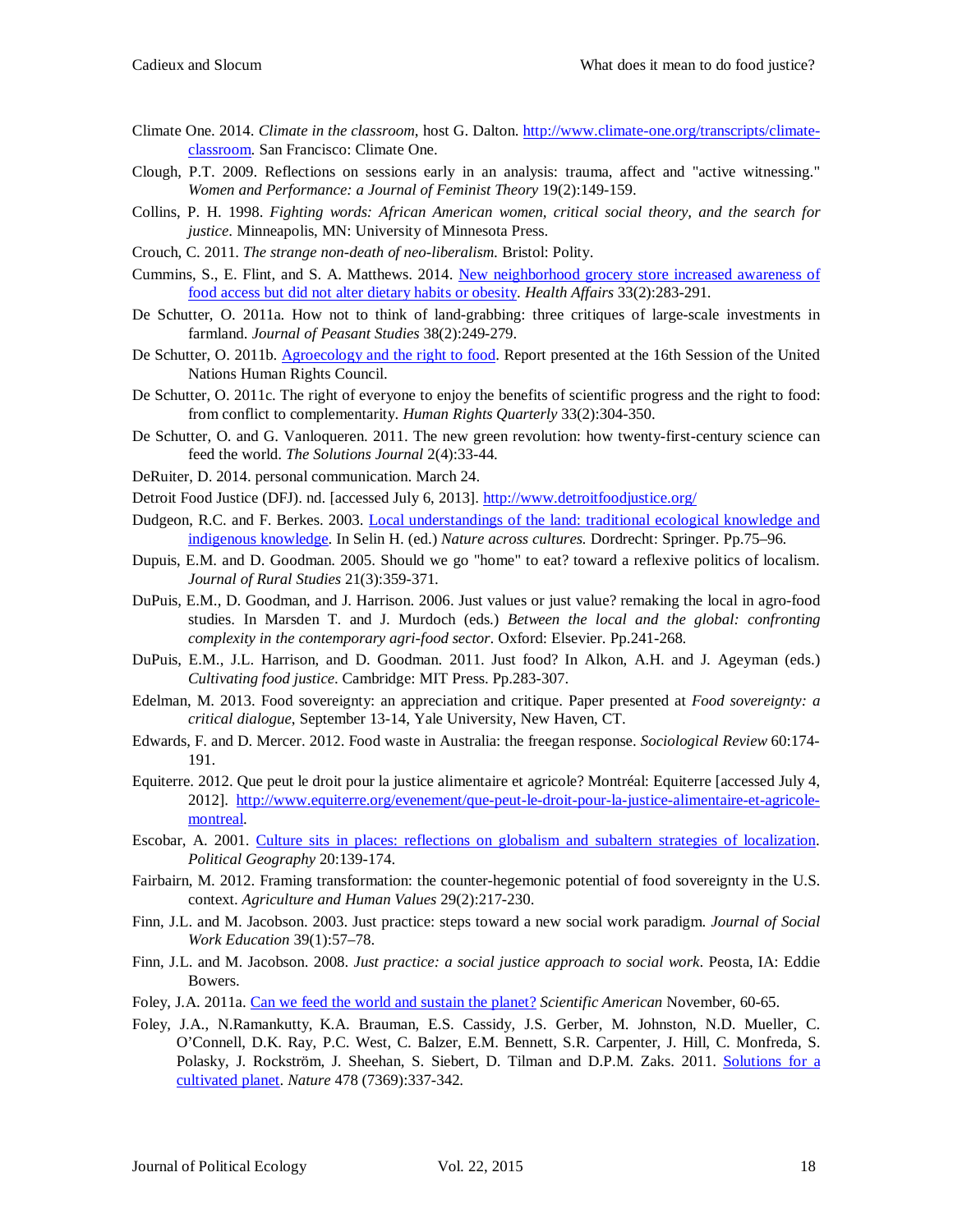- Food First. 2010. *Food security, food justice, or food sovereignty?* [accessed August 12, 2012]. Available from http://foodfirst.org/wp-content/uploads/2013/12/BK16\_4-2010- Winter\_Food\_Movements\_bckgrndr-.pdf.
- Food Project. nd. Food for thought and action: youth-led food systems and food justice workshops. [accessed May 18 2013][. http://thefoodproject.org/food-for-thought.](http://thefoodproject.org/food-for-thought)
- Fraser, N. 1989. *Unruly practices: power, discourse and gender in contemporary social theory*. Minneapolis: University of Minnesota.
- Fraser, N. 1997. *Justice interruptus: critical reflections on the "post-socialist" condition*. New York: Routledge.
- Fraser, N. 2001. Recognition without ethics? *Theory, Culture and Society* 18(2-3):21-42.
- Freidburg, S. 2003. [Cleaning up down south: supermarkets, ethical trade and African horticulture.](http://susannefreidberg.weebly.com/uploads/1/6/5/6/16560544/cleaningup.pdf) *Social and Cultural Geography* 4(1):27-43.
- Freudenberg, N., J. McDonough, and E. Tsui. 2011. Can a food justice movement improve nutrition and health? A case study of the emerging food movement in New York City. *Journal of Urban Health* 88(4):623–636.
- Friedmann, H. 2009. Discussion: moving food regimes forward: reflections on symposium essays. *Agriculture and Human Values* 26 (4):335-344.
- Food Security Network of Newfoundland and Labrador. 2014. What is food security? FSNNL [accessed February 8, 2014]. [http://www.foodsecuritynews.com/What-is-food-security.htm.](http://www.foodsecuritynews.com/What-is-food-security.htm)
- GFJI. 2012. *Vision of the growing food and justice alliance*. Growing Food and Justice for All Initiative. Growingpower.org [cited July 6, 2012]. Available from [http://www.growingpower.org/growing\\_food\\_and\\_justice\\_for\\_all.htm.](http://www.growingpower.org/growing_food_and_justice_for_all.htm)
- Gibson-Graham, J. K. 2008. [Diverse economies: performative practices for 'other worlds.'](http://law.uvic.ca/demcon/victoria_colloquium/documents/gibson_2008_progress_paper.pdf) *Progress in Human Geography* 32(5):613-632.
- Gilmore, R.W. 2002. Race and globalization. In Johnston R.J., P.J. Taylor and M.J. Watts (eds.) *Geographies of global change: remapping the world*. Oxford: Blackwell. Pp.261-274.
- Gliessman, S. 2010. Democracy in our food systems. *Journal of Sustainable Agriculture* 34(1):1.
- Gold, S.J. 2004. From Jim Crow to racial hegemony: evolving explanations of racial hierarchy. *Ethnic and Racial Studies* 27(6):951-968.
- Goldberg, D.T. 1993. *Racist culture: philosophy and the politics of meaning*. Oxford: Blackwell.
- Goldberg, D.T. 2002. *The racial state*. London: Wiley-Blackwell.
- Goodman, D. 2003. [The quality 'turn' and alternative food practices: reflections and agenda.](http://www.uky.edu/%7Etmute2/geography_methods/readingPDFs/goodman_quality-turn.pdf) *Journal of Rural Studies* 19(1):1-7.
- Goodman, D. and M. Goodman. 2007. Localism, livelihoods, and the 'post-organic:' changing perspectives on alternative food networks in the United States. In Maye D., L. Holloway and M. Keafsey (eds.) *Alternative food geographies: representation and practice*. London: Elsevier. Pp.23-38.
- Goodman, M., D. Maye, and L. Holloway. 2010. Ethical foodscapes? Premises, promises, and possibilities. *Environment and Planning A* 42(8):1782-1796. [draft](http://www.kcl.ac.uk/sspp/departments/geography/research/epd/GoodmanetalWP29.pdf)
- Gottlieb, R. and A. Joshi. 2010. *Food justice*. Cambridge: MIT Press.
- Gowan, T. and R. Slocum. 2014. Artisanal production, communal provisioning and anti-capitalist critique in the Aude, France. In Schor J. and C.J. Thompson (eds.) *Sustainable lifestyles and the quest for plenitude: case studies of the new economy*. New Haven: Yale University Press. Pp.27-62.
- Grasseni, C. 2013. *Beyond alternative food networks: Italy's solidarity purchase groups*. London: Bloomsbury.
- Green, J. J., E.M. Green, and A.M. Kleiner. 2011. From the past to the present: agricultural development and black farmers in the American South. In Alkon, A.H. and J. Ageyman (eds.) *Cultivating food justice: race, class and sustainabilty*. Cambridge: MIT Press. Pp.47-64.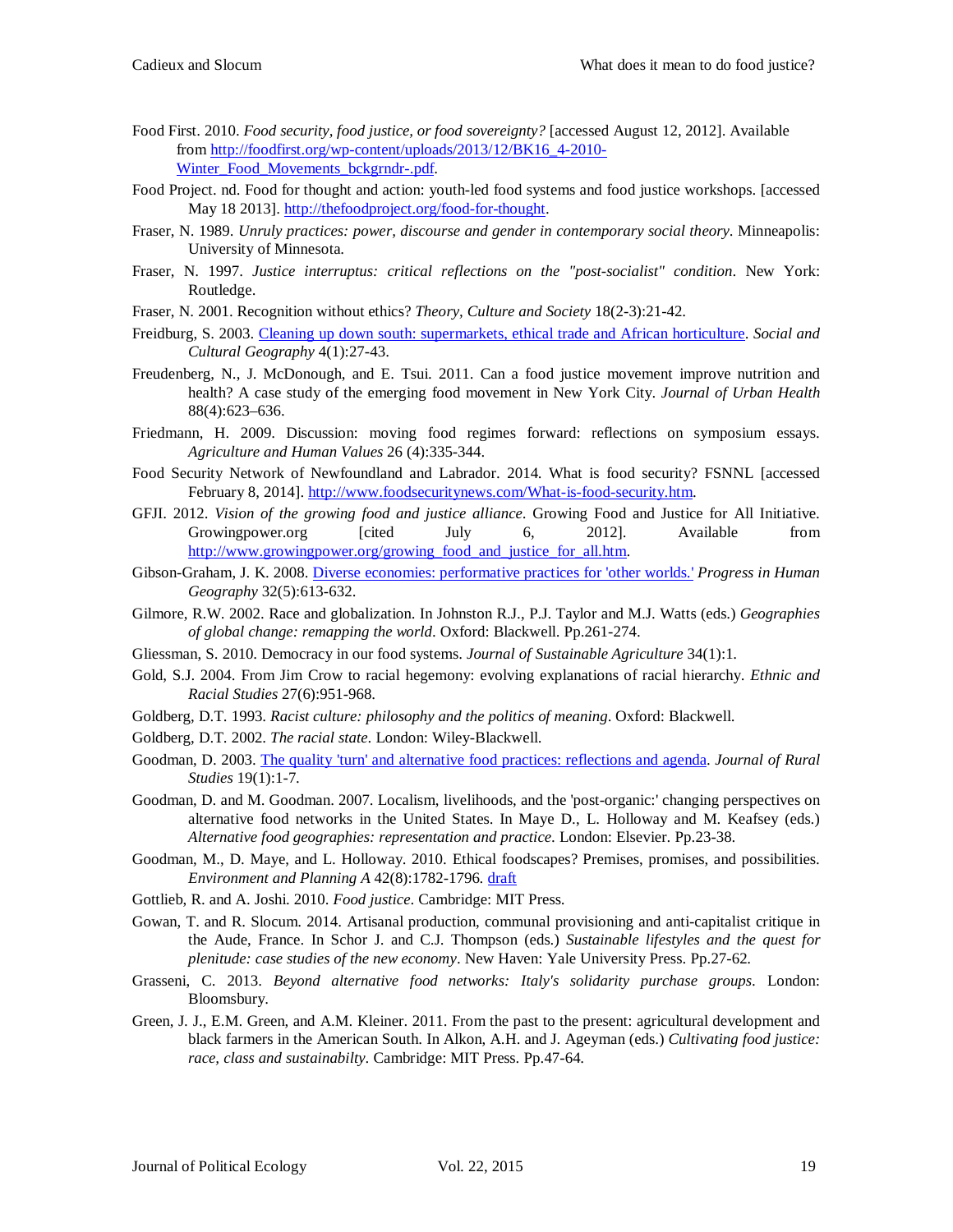- Gumpert, D. 2011. Maine towns reject one-size-fits-all regulation, declare 'food sovereignty' *Grist*. March 16. [http://grist.org/sustainable-farming/2011-03-15-maine-towns-reject-one-size-fits-all-regulation](http://grist.org/sustainable-farming/2011-03-15-maine-towns-reject-one-size-fits-all-regulation-declare-food/)[declare-food/](http://grist.org/sustainable-farming/2011-03-15-maine-towns-reject-one-size-fits-all-regulation-declare-food/)
- Guthman, J. 2003. Fast food/organic food: reflexive tastes and the making of 'yuppie chow.' *Social and Cultural Geography* 4(1):45-58.
- Guthman, J. 2004. *Agrarian dreams: the paradox of organic farming in California*. Berkeley, CA: University of California Press.
- Guthman, J. 2008a. Thinking inside the neoliberal box: the micro-politics of agro-food philanthropy. *Geoforum* 39(3):1241-1253.
- Guthman, J. 2008b. 'If they only knew': colorblindness and universalism in California alternative food institutions. *The Professional Geographer* 60(3):387-397.
- Guthman, J. 2008c. [Bringing good food to others: investigating the subjects of alternative food practice.](http://files.campus.edublogs.org/blogs.cornell.edu/dist/0/2113/files/2012/04/Guthman-bringing-good-food-to-others-ocqhmh.pdf) *Cultural Geographies* 15(4):431-447.
- Guthman, J. 2011. *Weighing in*. Berekely, CA: University of California Press.
- Guthman, J., A.W. Morris, and P. Allen. 2006. Squaring farm security and food security in two types of alternative food institutions. *Rural Sociology* 71(4):662-684.
- Haraway, D. 1988. [Situated knowledges: the science question in feminism as a site of discourse on the](https://faculty.washington.edu/pembina/all_articles/Haraway1988.pdf)  [privilege of partial perspective.](https://faculty.washington.edu/pembina/all_articles/Haraway1988.pdf) *Feminist Studies* 14(3):575-599.
- Harrison, J. 2006. 'Accidents' and invisibilities: scaled discourse and the naturalization of regulatory neglect in California's pesticide drift conflict. *Political Geography* 25(5):506-529.
- Harrison, J. 2008a. Abandoned bodies and spaces of sacrifice: pesticide drift activism and the contestation of neoliberal environmental politics in California. *Geoforum* 39(3):1197-1214.
- Harrison, J. 2008b. Lessons learned from pesticide drift: a call to bring production agriculture, farm labor, and social justice back into agrifood research and activism. *Agriculture and Human Values* 25(2):163- 167.
- Harrison, J. 2011. *Pesticide drift and the pursuit of environmental justice*. Cambridge: MIT Press.
- Hébert, K. and D. Mincyte. 2014. Self-reliance beyond neoliberalism: rethinking autonomy at the edges of empire. *Environment and Planning D: Society and Space* 32(2):206-222.
- Henderson, G.L. 2004. Free food, the local production of worth, and the circuit of decommodification: a value theory of the surplus. *Environment and Planning D: Society and Space* 22:485-512.
- Henson, Z.F. 2013. *[Separate tables: segregation, gentrification, and the commons in Birmingham, Alabama's](http://128.48.120.176/uc/item/3wb9q33z)  [alternative food and agriculture movement](http://128.48.120.176/uc/item/3wb9q33z)*. PhD dissertation. Berkeley, USA: University of California.
- Hetherington, K. 2011. *Guerrilla auditors: the politics of transparency in neoliberal Paraguay*. Durham NC: Duke University Press.
- Heynen, N. 2009. [Bending the bars of empire from every ghetto for survival: the Black Panther Party's radical](http://nikheynen.com/about/)  [antihunger politics of social reproduction and scale.](http://nikheynen.com/about/) *Annals of the Association of American Geographers* 99(2):406-422.
- Hinrichs, C.C. 2000. Embeddedness and local food systems: notes on two types of direct agricultural markets. *Journal of Rural Studies* 16:295-303.
- Hinrichs, C.C. 2010. Sustainable food systems: challenges of social justice and a call to sociologists *Sociological Viewpoints* 26(2):8-18.
- Hinrichs, C.C. and X. Kremer. 2002. Social inclusion in a Midwest local food system project. *Journal of Poverty* 6(1):65-90.
- Hoelscher, S. 2003. Making place, making race: performances of whiteness in the Jim Crow South. *Annals of the Association of American Geographers* 93(3):657-687.
- Holt Giménez, E. 2009. [From food crisis to food sovereignty: the challenge of social movements.](http://monthlyreview.org/2009/07/01/from-food-crisis-to-food-sovereignty-the-challenge-of-social-movements/) *Monthly Review* 61(3):142-156.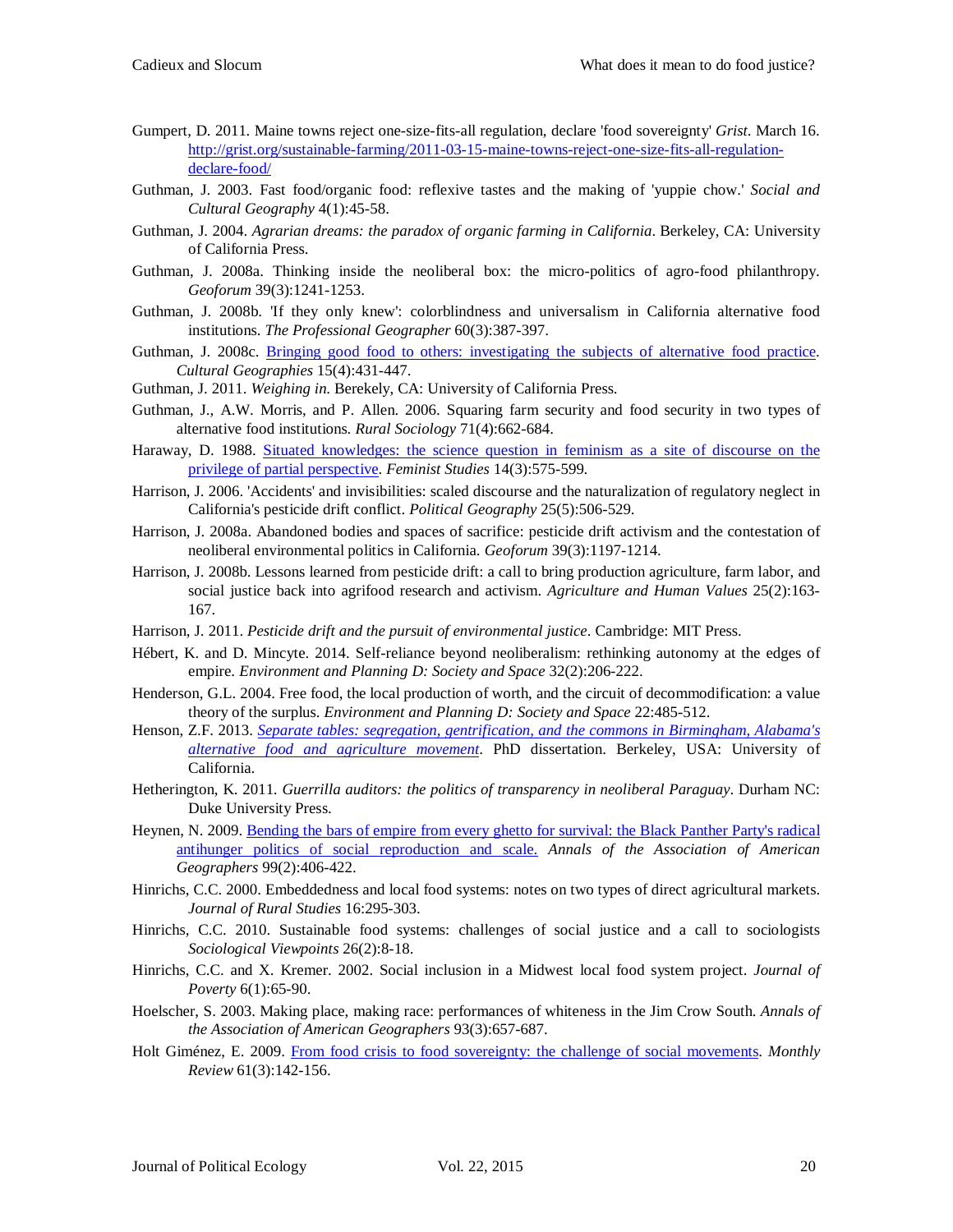- Holt Giménez, E. 2013. Review of H. Akram-Lodhi's *Hungry for change: farmers, food justice and the agrarian question*. Food First, April 5 (accessed from [http://www.foodfirst.org/en/Review-](http://www.foodfirst.org/en/Review-Hungry+for+Change%3A+Farmers%2C+Food+Justice+and+the+Agrician+Question)[Hungry+for+Change%3A+Farmers%2C+Food+Justice+and+the+Agrician+Question\)](http://www.foodfirst.org/en/Review-Hungry+for+Change%3A+Farmers%2C+Food+Justice+and+the+Agrician+Question)
- Holt Giménez, E. 2014. Feeding nine billion: five steps to the wrong solution. April 25. [accessed on April 30, 2014] [http://www.huffingtonpost.com/eric-holt-gimenez/feeding-nine-billion](http://www.huffingtonpost.com/eric-holt-gimenez/feeding-nine-billion-five_b_5208388.html)[five\\_b\\_5208388.html.](http://www.huffingtonpost.com/eric-holt-gimenez/feeding-nine-billion-five_b_5208388.html)
- Holt-Giménez, E. and A. Shattuck. 2011. Food crises, food regimes and food movements: rumblings of reform or tides of transformation? *Journal of Peasant Studies* 38 (1):109-144.
- Holt-Giménez, E. and Y. Wang. 2011. Reform or transformation? the pivotal role of food justice in the U.S. food movement. *Race/Ethnicity: Multidisciplinary Global Contexts* 5(1):83-102.
- hooks, B. 1992. *Black looks: race and representation*. Boston: South End Press.
- Howard, P. H. and D. Jaffee. 2013. Tensions between firm size and sustainability goals: fair trade coffee in the United States. *Sustainability* 5(1):72-89.
- IAASTD. 2009a. [International assessment of agricultural knowledge, science and technology for](http://www.unep.org/dewa/agassessment/reports/IAASTD/EN/Agriculture%20at%20a%20Crossroads_Global%20Report%20(English).pdf)  [development: global report.](http://www.unep.org/dewa/agassessment/reports/IAASTD/EN/Agriculture%20at%20a%20Crossroads_Global%20Report%20(English).pdf) Washington, DC: International Assessment of Agricultural Knowledge, Science and Technology for Development.
- IAASTD. 2009b. [Business as usual is not an option: the role of intitutions.](http://www.unep.org/dewa/agassessment/docs/10505_Institutions.pdf) Washington, DC: International Assessment of Agricultural Knowledge, Science and Technology for Development.
- IATP. 2013. Draft principles of food justice. *Institute for Agriculture and Trade Policy* [accessed October 9, 2013]. [http://www.iatp.org/documents/draft-principles-of-food-justice.](http://www.iatp.org/documents/draft-principles-of-food-justice)
- Jaffee, D. and P.H. Howard. 2010. Corporate cooptation of organic and fair trade standards. *Agriculture and Human Values* 27(4):387-399.
- Jepson, W. 2005. Spaces of labor activism, Mexican-American women and the farm worker movement in South Texas since 1966. *Antipode* 37:679-702.
- John Deere. 2012. Farm forward [accessed September 3, 2013]. [http://www.youtube.com/watch?v=jEh5](http://www.youtube.com/watch?v=jEh5-zZ9jUg) [zZ9jUg.](http://www.youtube.com/watch?v=jEh5-zZ9jUg)
- Joseph, M. 2002. *Against the romance of community*. Minneapolis: University of Minnesota Press.
- Just Food. no date. What is food justice? *Just Food* [accessed July 6, 2012]. [http://www.justfood.org/food](http://www.justfood.org/food-justice)[justice.](http://www.justfood.org/food-justice)
- Kato, Y. 2013. Not just the price of food: challenges of an urban agriculture organization in engaging local residents. *Sociological Inquiry* 83(3):369-391.
- Kremen, C., A. Iles, and C. Bacon. 2012. [Diversified farming systems: an agroecological, systems-based](http://www.ecologyandsociety.org/vol17/iss4/art44/)  [alternative to modern industrial agriculture.](http://www.ecologyandsociety.org/vol17/iss4/art44/) *Ecology and Society* 17(4):288-306.
- Kurtz, H. H. Retberg, and B. Preston. 2013. Scaling biopolitics: enacting food sovereignty in Maine (USA). Paper presented at *Food sovereignty: a critical dialogue*. September 13-14, Yale University, New Haven, CT, USA.
- Lake, R. and A. Zitcer. 2012. Who says? authority, voice and authorship in narratives of planning research. *Journal of Planning Education and Research* 32:389-399.
- Lappé, A. 2010. *Diet for a hot planet: the climate crisis at the end of your fork and what you can do about it*. New York: Bloomsbury.
- Larner, W. and R. Le Heron. 2002. From economic globalisation to globalising economic processes: towards post-structural political economies. *Geoforum* 33(4): 415–19
- La Via Campesina. 2009. La Via Campesina policy documents. Ecuador: La Via Campesina.
- Levkoe, C. Z. 2006. Learning democracy through food justice movements. *Agriculture and Human Values* 23(1):89-98.
- Li, T.M. 2009. Exit from agriculture: a step forward or backward for the rural poor? *Journal of Peasant Studies* 36(3):629-636.
- Li, T.M. 2011. [Centering labor in the land grab debate.](http://www.sv.uio.no/sai/english/research/projects/anthropos-and-the-material/Intranet/economic-practices/reading-group/texts/li-centering-labor-in-the-land-grad-debate.pdf) *Journal of Peasant Studies* 38(2):281-298.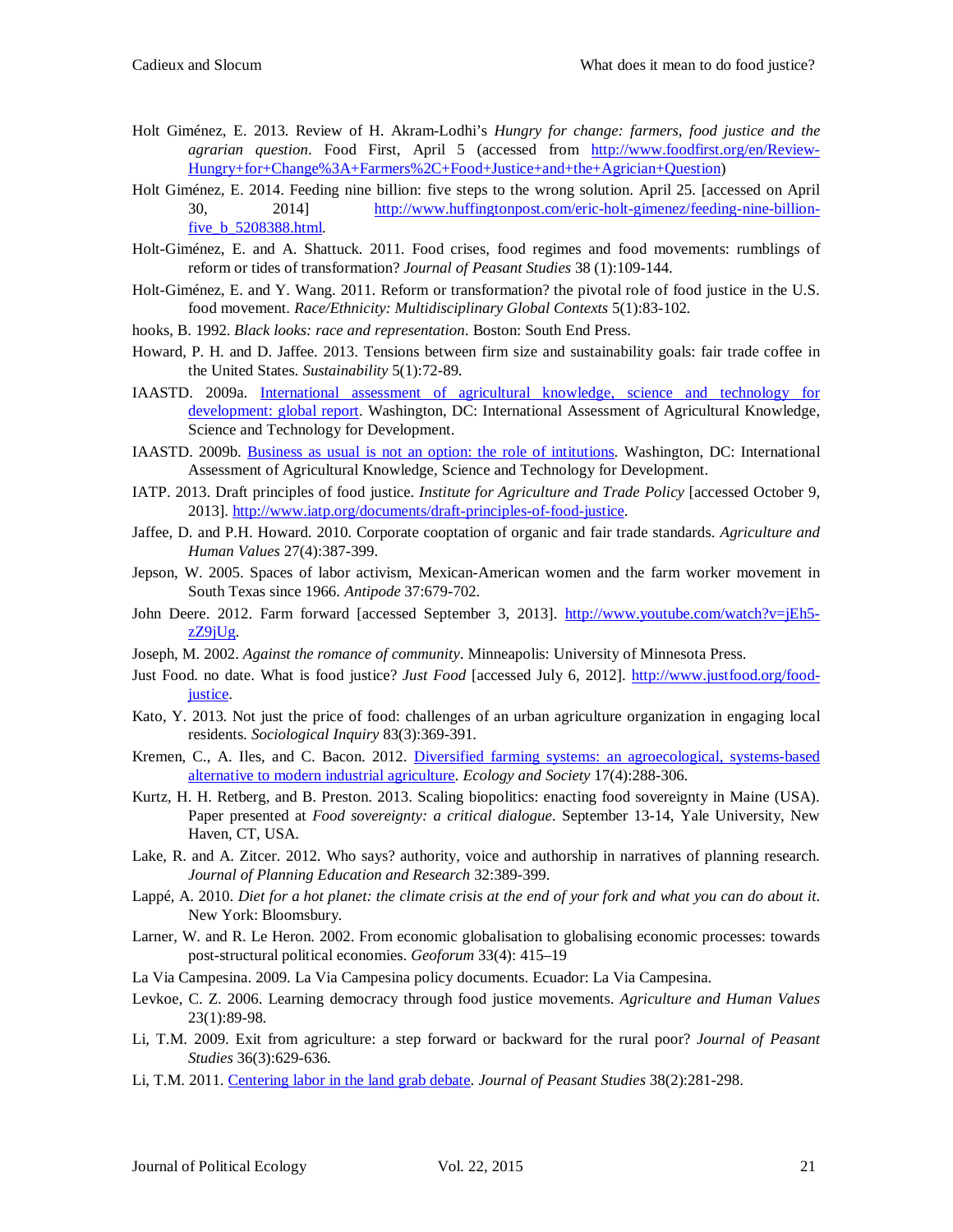- Li, T.M. 2014. No food sovereignty here. Paper presented at *Food sovereignty: a critical dialogue*, September 13-14, Yale University, New Haven, CT.
- Liebman, M., M.J. Helmers, L.A. Schulte, and C.A. Chase. 2013. [Using biodiversity to link agricultural](http://lib.dr.iastate.edu/cgi/viewcontent.cgi?article=1656&context=abe_eng_pubs)  [productivity with environmental quality: results from three field experiments in Iowa.](http://lib.dr.iastate.edu/cgi/viewcontent.cgi?article=1656&context=abe_eng_pubs) *Renewable Agriculture and Food Systems* 28(2): 115-128.
- Lo, J. and A. Jacobson. 2011. Human rights from field to fork: improving labor conditions for food-sector workers by organizing across boundaries. *Race/Ethnicity: Multidisciplinary Global Contexts* 5(1):61- 82.
- Lyon, S. 2014. [Fair Trade Towns USA: growing the market within a diverse economy.](http://jpe.library.arizona.edu/volume_21/Lyon.pdf) *Journal of Political Ecology* 21: 145-160.
- Mares, T. M. and D. G. Peña. 2011. Environmental and food justice: toward local, slow and deep food systems. In Alkon, A.H. and J. Ageyman (eds.) *Cultivating food justice: race, class and sustainability*. Cambridge: MIT Press. Pp.197-219.
- Margil, M., B. Goldstein, L. Paz, G. Lakoff, and A. Gothro. 2014. [Beyond 'foodie': it's about our values.](http://www.nytimes.com/2014/07/01/opinion/beyond-foodie-its-about-our-values.html?_r=0) *New York Times*, June 30.
- Martin, S. and P. Andrée. 2014. A seat at the neoliberal table: from food security to food sovereignty in Canada. In Andrée J.A.P., M.J. Bosia, and M-J. Massicotte (eds.) *Globalization and food sovereignty: global and local change in the new politics of food*. Toronto: University of Toronto PressPp
- Massey, D. 1993. Power-geometry and a progressive sense of place: local cultures, global change. In Bird J. *et al. Mapping the futures: local cultures, global change*. New York: Routledge. Pp 59-69.
- Massey, D. 1994. *Space, place and gender*. Minneapolis: University of Minnesota Press.
- Massey, D. 2002. Don't let's counterpose place and space. *Development* 45:24-25.
- McClintock, N. C. 2008. PCBs and collard greens: soil contamination and food justice in Oakland, CA. Paper presented at the Annual Meeting of the Association of American Geographers. Boston, MA.
- McCutcheon, P. 2009. *Community food security "for us, by us": the Nation of Islam and the Pan African Orthodox Christian Church*. PhD dissertation. Athens, USA: University of Georgia.
- McEntee, J. C. 2011. Realizing rural food justice: divergent locals in the Northeastern United States. In Alkon A.H. and J. Ageyman (eds.) *Cultivating food justice: race, class and sustainability*. Cambridge: MIT Press. Pp239-259.
- McMichael, P. 2006a. Reframing development: global peasant movements and the new agrarian question. *Canadian Journal of Development Studies/Revue canadienne d'études du développement* 27(4):471- 482.
- McMichael, P. 2006b. Food sovereignty vs. the corporate food regime. *Conference Papers – International Studies Association*.
- McMichael, P. 2008. Peasants make their own history, but not just as they please. *Journal of Agrarian Change* 8 (2/3):205-228.
- Minkoff-Zern, L.-A. 2012. *[Migrations of hunger and knowledge: food insecurity and California's indigenous](https://escholarship.org/uc/item/0j5193z4)  [farmworkers](https://escholarship.org/uc/item/0j5193z4)*. Ph.D. dissertation. Berkeley, USA: University of California.
- Minkoff-Zern, L.-A. 2014. Knowing 'good food': immigrant knowledge and the racial politics of farmworker food insecurity. *Antipode* 46(5): 1190–1204.
- Mitchell, D. 1996. *The lie of the land: migrant workers and the California landscape*. Minneapolis: University of Minnesota Press.
- Mitchell, D. 2013. "The issue is basically one of race:" corporate farming, Braceros, and the making of the industrialized agricultural landscape of California. In Slocum R. and A. Saldanha (eds.) *Geographies of race and food: fields, bodies, markets*. Farnham: Ashgate. Pp.79-96.
- Monsanto. 2009. Some food for thought [Accessed May 5, 2013] [http://www.youtube.com/watch?v=7A4oAyKOGHg&feature=related.](http://www.youtube.com/watch?v=7A4oAyKOGHg&feature=related)
- Mooney, P. H. 1988. *My own boss? Class, rationality, and the family farm*. Boulder: Westview Press.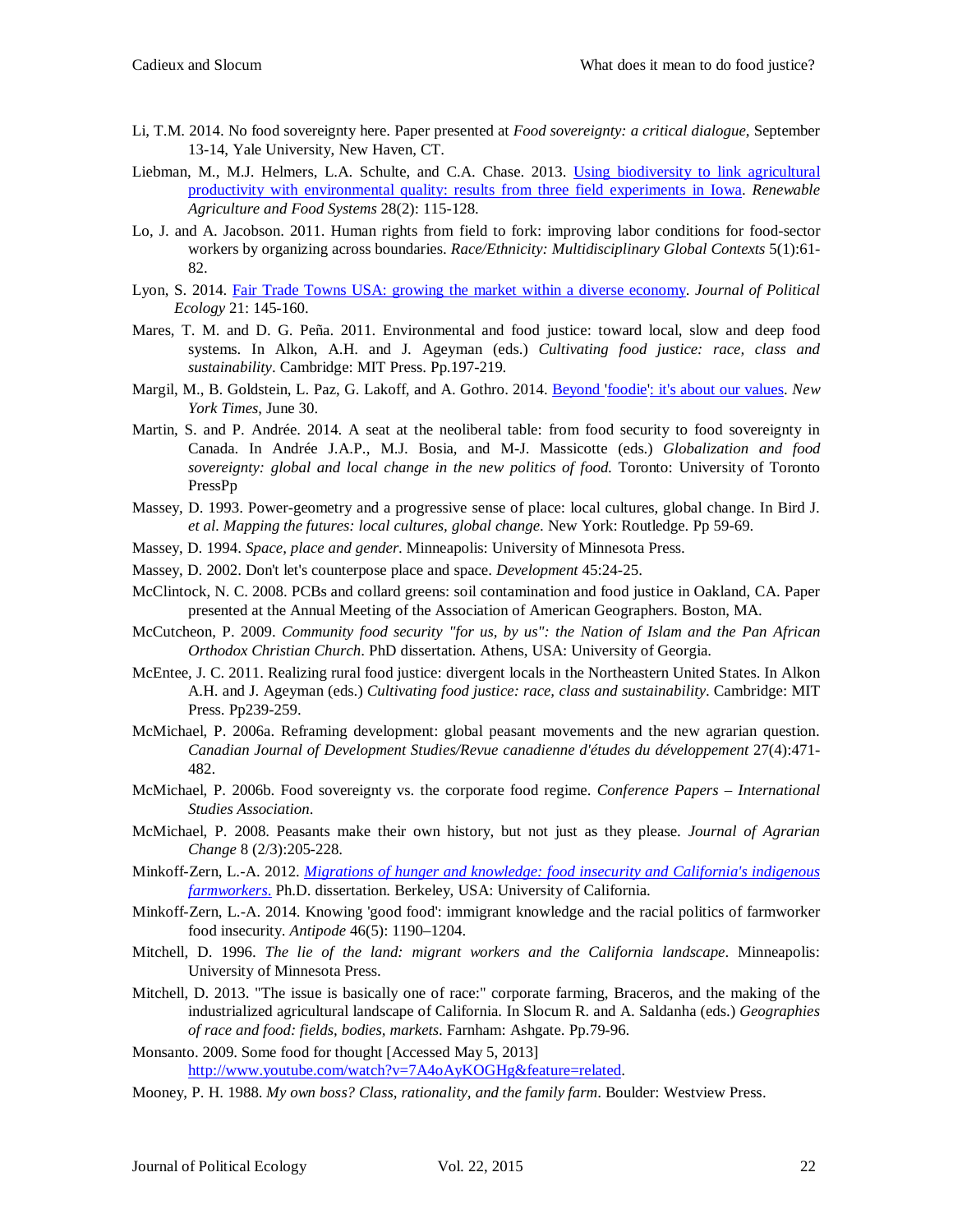- Mooney, P.H. and T.J. Majka. 1995. *Farmers' and farm workers' movements: social protest in American agriculture*. New York: Twayne Publishers.
- Morales, A. 2011. Growing food and justice: dismantling racism through sustainable food systems. In Alkon A.H. and J. Ageyman (eds.) *Cultivating food justice: race, class and sustainability*. Cambridge: MIT Press. Pp.149-176.
- Multnomah County. 2013 Multnomah Food Justice Summit: inspiring action. [accessed December 18, 2013]. [http://www.multnomahfood.org/.](http://www.multnomahfood.org/)
- Mutersbaugh, T. 2005. Fighting standards with standards: harmonization, rents, and social accountability in certified agrofood networks. *Environment and Planning A* 37(11): 2033-2051.
- Norgaard, K. M., R. Reed, and C. Van Horn. 2011. A continuing legacy, institutional racism, hunger and nutritional justice on the Klamath. In Alkon A.H. and J. Ageyman (eds.) *Cultivating food justice: race, class and sustainability*. Cambridge: MIT Press. Pp23-46.
- North, P. 2014. Ten square miles surrounded by reality? Materialising alternative economies using local currencies. *Antipode* 46(1):246-265.
- National Sustainable Agriculture Coalition. 2014. Community Food Projects Grant Program Funding Available for 2014. *National Sustainable Agriculture Coalition*. [accessed May 20, 2014]. [http://sustainableagriculture.net/blog/cfp-2014-funding-available/.](http://sustainableagriculture.net/blog/cfp-2014-funding-available/)
- Okello, C. 2009. La justice alimentaire selon Michel Barnier, blog post, February 25. [accessed July 4, 2012] [http://blog.pressebook.fr/cricket/lang/fr/2009/02/25/la-justice-alimentaire-mais-pas-pour-tout-le](http://blog.pressebook.fr/cricket/lang/fr/2009/02/25/la-justice-alimentaire-mais-pas-pour-tout-le-monde/)[monde/.](http://blog.pressebook.fr/cricket/lang/fr/2009/02/25/la-justice-alimentaire-mais-pas-pour-tout-le-monde/)
- Ozer, K. 2013. Key initiatives from the National Family Farm Coalition. [accessed May 20, 2014] [http://www.tni.org/multimedia/kathy-ozer-food-sovereignty-critical-dialogue?context=69566.](http://www.tni.org/multimedia/kathy-ozer-food-sovereignty-critical-dialogue?context=69566)
- Patel, R. 2005. Global fascism, revolutionary humanism and the ethics of food sovereignty. *Development* 48(2):79-83.
- Patel, R. 2011[. Can the world feed 10 billion people?](http://foreignpolicy.com/2011/05/04/can-the-world-feed-10-billion-people/) *Foreign Policy* May 4.
- Poppendieck, J. 1999. *Sweet charity? Emergency food and the end of entitlement*. New York: Viking.
- Poppendieck, J. 2013. Want amid plenty: from hunger to inequality. In Counihan C. and P. Van Esterik (eds.) *Food and culture: a reader*. New York: Routledge. Pp.563-571.
- Pratt, G. 2004. *Working feminism*. Philadelphia: Temple University Press.
- Pratt, G. 2009. Circulating sadness: witnessing Filipina mothers' stories of family separation. *Gender, Place and Culture* 16(1):3-22.
- Qazi, J.A. and B.A. Scholten. 2005. Fruits of our labor: sustaining family and alternative farms in rural Washington. Paper presented at the Annual Meeting of the Association of American Geographers, Denver, CO. April 4-9.
- Radcliffe, S.A. 2007. Latin American indigenous geographies of fear: living in the shadow of racism, lack of development, and antiterror measures. *Annals of the Association of American Geographers* 97(2):385-397.
- Rao, M. 2014. [Minneapolis cuts back program to bring fresh food to small city stores: after ambitious effort to](http://www.startribune.com/local/minneapolis/246718021.html)  [boost healthy eating shows mixed results, Minneapolis is scaling back the program.](http://www.startribune.com/local/minneapolis/246718021.html) *Star Tribune* February 23.
- Redmond, L. 2012. Remarks at *Food + Justice = Democracy*. September 24-25. Minneapolis: IATP.
- Reid, D.A. 2003. African Americans and land loss in Texas: government duplicity and discrimination based on race and class. *Agricultural History* 77(2):258-292.
- Riches, G. 1999. Advancing the human right to food in Canada: social policy and the politics of hunger, welfare, and food security. *Agriculture and Human Values* 16(2):203-211.
- Ritger, C. 2014. Bad news for Obama's antiobesity effort. *National Journal* February 3. [http://www.nationaljournal.com/health-care/bad-news-for-obama-s-antiobesity-effort-20140203.](http://www.nationaljournal.com/health-care/bad-news-for-obama-s-antiobesity-effort-20140203)
- Rosin, C., P. Stock and H. Campbell (eds.). 2013. *Food systems failure: the global food crisis and the future of agriculture*. New York: Routledge.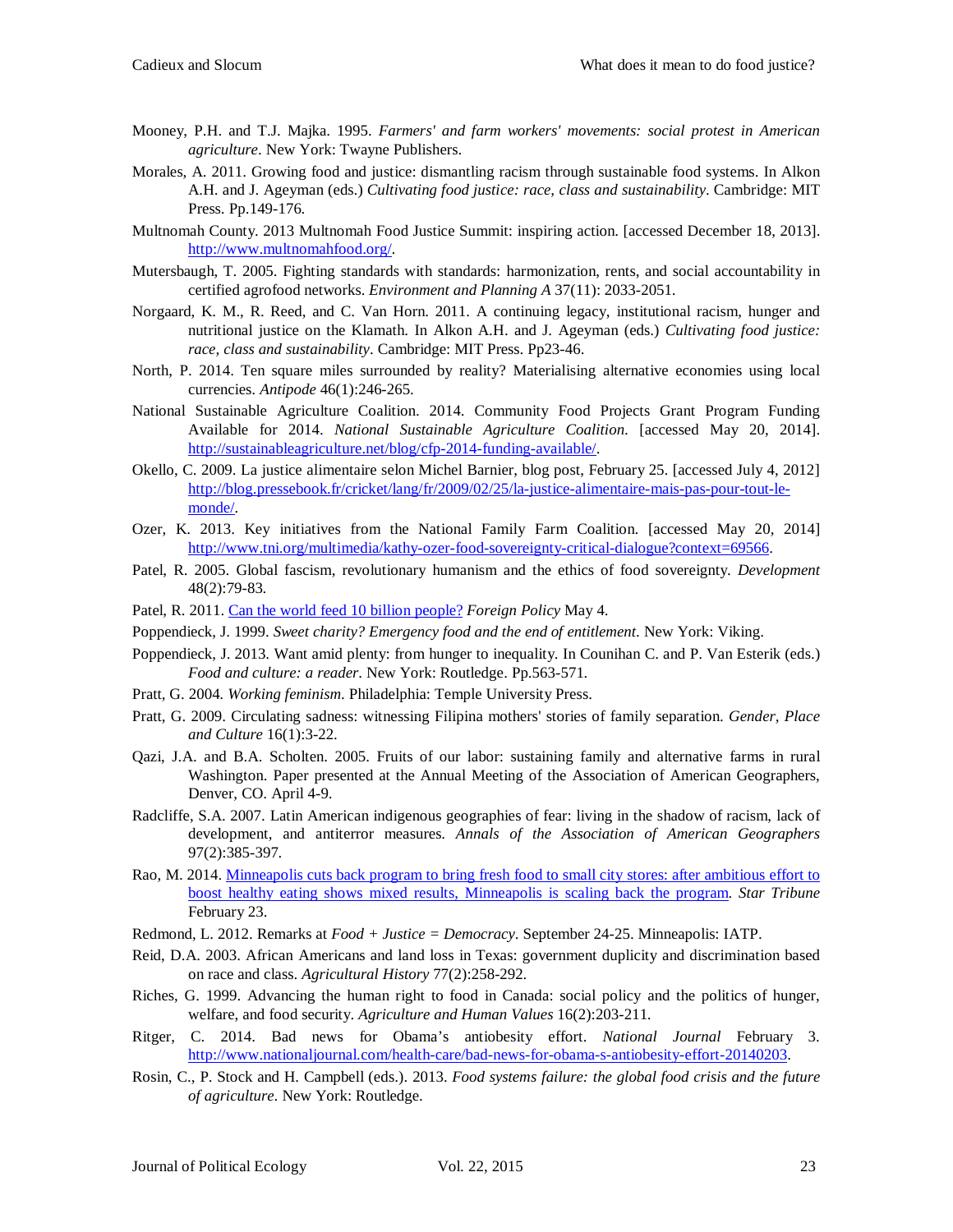- Saldivar-Tanaka, L. and M.E. Kransy. 2004. Culturing community development, neighborhood open space, and civic agriculture: the case of Latino community gardens in New York City. *Agriculture and Human Values* 21:399-412.
- Schiff, R. 2007. *[Food policy councils: an examination of organizational structure, process and contribution](http://researchrepository.murdoch.edu.au/293/)  [to alternative food movements.](http://researchrepository.murdoch.edu.au/293/)* PhD Dissertation. Perth: Murdoch University.
- Schor, J. 2010. *Plenitude: the new economics of true wealth*. London: Penguin Press.
- Schor, J. and C.J. Thompson (eds.) 2014. *Sustainable lifestyles and the quest for plenitude: case studies of the new economy*. New Haven: Yale University Press.
- Scott, J.C. Introduction to food sovereignty: a critical dialogue. Paper presented at *Food sovereignty: a critical dialogue*, September 13-14, Yale University, New Haven, CT. [http://www.tni.org/multimedia/james-c-scott-food-sovereignty-critical-dialogue?context=69566.](http://www.tni.org/multimedia/james-c-scott-food-sovereignty-critical-dialogue?context=69566)
- Scott, K., J. Park, and C. Cocklin. 2000. From 'sustainable rural communities' to 'social sustainability': giving voice to diversity in Mangakahia Valley, New Zealand. *Journal of Rural Studies* 16(4):433-446.
- Seanhk-Ka, S. and S. Axtell. 2007. [Sharing intellectual authority.](http://depts.washington.edu/ccph/pdf_files/PP-W07-Seanhk-ka.pdf) *Partnership Perspectives* 4(1):78-85.
- Second Harvest. nd. Second Harvest officially launches food justice movement. [accessed September 6, 2013].

http:/[/www.ourcommunityfoodbank.org/index.cfm/m/5/fuseaction/BLOG.ShowComments&ArticleI](http://www.ourcommunityfoodbank.org/index.cfm/m/5/fuseaction/BLOG.ShowComments&ArticleID=20130311050055) [D=20130311050055.](http://www.ourcommunityfoodbank.org/index.cfm/m/5/fuseaction/BLOG.ShowComments&ArticleID=20130311050055)

- Segrest, M. 2001. The souls of white folks. In Rasmussen B.B., E. Klinenberg, I.J. Nexica and M. Wray (eds.) *The making and unmaking of whiteness*. Durham: Duke University Press. Pp 43-71.
- Sellers, S. and G. Asbed. 2011. The history and evolution of forced labor in Florida agriculture. *Race/Ethnicity: Multidisciplinary Global Contexts* 5(1):29-49.
- Sen, A. K. 1981. *Poverty and famines: an essay on entitlement and deprivation*. Oxford: Clarendon Press.
- Sherriff, G. 2009. Towards healthy local food: issues in achieving just sustainability. *Local Environment* 14(1):73-92.
- Shreck, A., C. Getz, and G. Feenstra. 2006. Social sustainability, farm labor, and organic agriculture: findings from an exploratory analysis. *Agriculture and Human Values* 23(4):439-449.
- Shuman, M. 2000. *Going local! Creating self reliant communities in a global age*. New York: Routledge.
- Slocum, R. 2006. [Anti-racist practice and the work of community food organizations.](https://www.academia.edu/9052240/Antiracist_practice_and_the_work_of_community_food_organizations) *Antipode* 38(2):327- 349.
- Slocum, R. 2007. [Whiteness, space and alternative food practice.](https://www.academia.edu/9052262/Whiteness_space_and_alternative_food_practice) *Geoforum* 38(3):520-533.
- Slocum, R. 2008. Thinking race through corporeal feminist theory: divisions and intimacies at the Minneapolis Farmers' Market. *Social and Cultural Geography* 9(8):849-869.
- Slocum, R. and K.V. Cadieux. 2015. [Notes on the practice of food justice in the U.S.: understanding and](http://jpe.library.arizona.edu/volume_22/Slocumcadieux.pdf)  [confronting trauma and inequity.](http://jpe.library.arizona.edu/volume_22/Slocumcadieux.pdf) *Journal of Political Ecology* 22: 27-52.
- Smirl, E. 2011. Social justice deficits in the local food movement. *Canadian Dimension* 45(4):20-22.
- Soul Fire Farm. nd. *Food justice and sovereignty* [accessed June 19, 2013. Available from [http://www.soulfirefarm.com/links/.](http://www.soulfirefarm.com/links/)
- St. Martin, K. 2009. Toward a cartography of the commons: constituting the political and economic possibilities of place. *Professional Geographer* 61(4):493-507.
- Trauger, A. 2004. 'Because they can do the work': women farmers and sustainable agriculture. *Gender, Place and Culture* 11(2):289-307.
- Trudeau, D. 2006. [Politics of belonging in the construction of landscapes: place-making, boundary drawing](http://www.ssoar.info/ssoar/bitstream/handle/document/23283/ssoar-cultgeo-2006-3-trudeau-politics_of_belonging_in_the.pdf?sequence=1)  [and exclusion.](http://www.ssoar.info/ssoar/bitstream/handle/document/23283/ssoar-cultgeo-2006-3-trudeau-politics_of_belonging_in_the.pdf?sequence=1) *Cultural Geographies* 13:421-443.
- Tsing, A.L. 2003. Cultivating the wild: honey-hunting and forest management in southeast Kalimantan. In Zerner C. (ed.) *Culture and the question of rights: forests, coasts and seas in southeast Asia*. Durham: Duke University Press. Pp. 24-55.
- Tsing, A.L. 2004. *Friction: an ethnography of global connection*. Princeton: Princeton University Press.
- Upton, C. 2014. The new politics of pastoralism: identity, justice and global activism. *Geoforum* 54:207-216.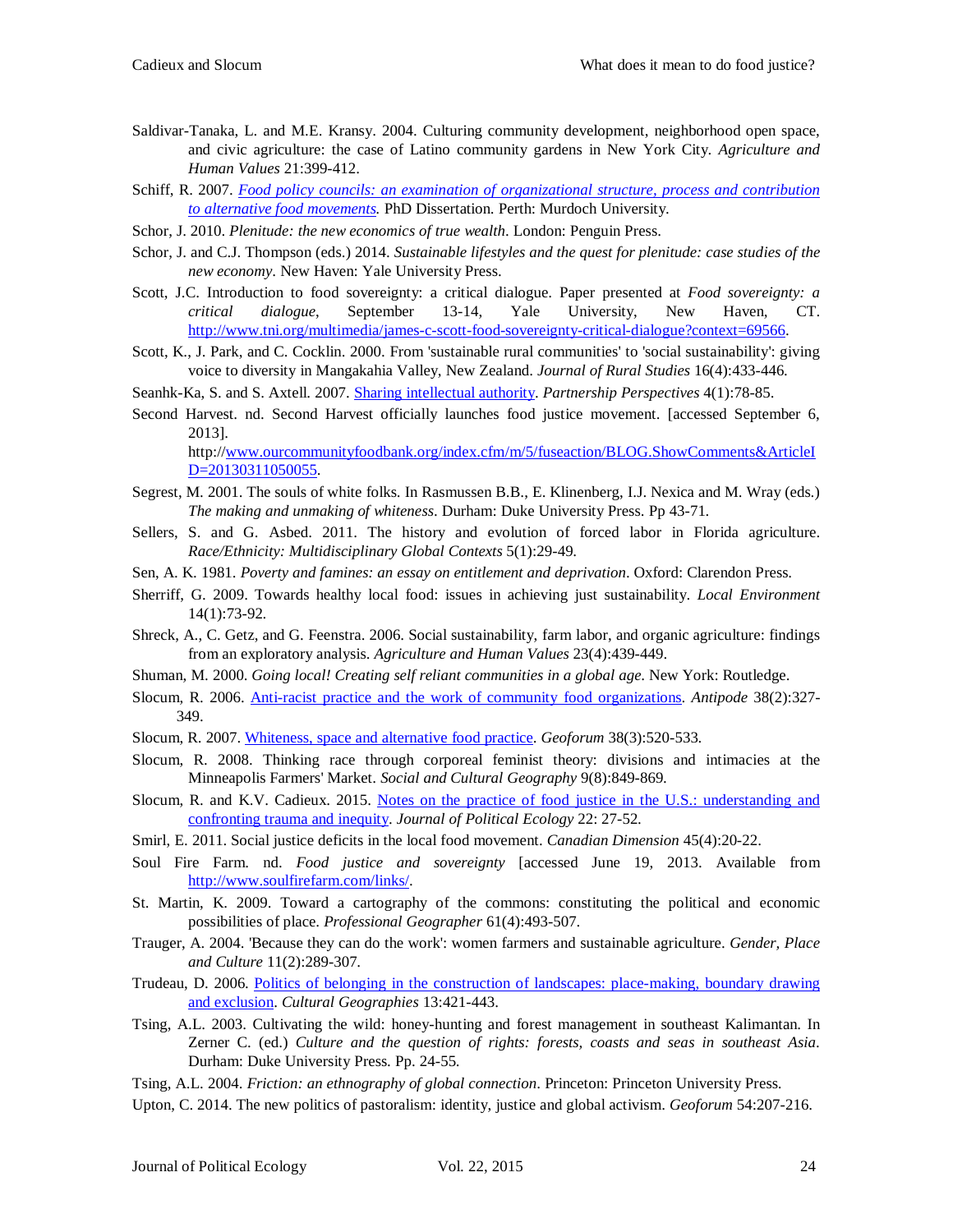- Vallianatos, M., A. Shaffer, M. Beery, R. Gottlieb, and A. Wheatley. 2004. Thinking outside the big box: food access, labor, landuse, and the Wal-Mart way. *UEP Faculty Scholarship*. Occidental College: Los Angeles.
- van der Kolk, B., A. McFarlane, and L. Weisaeth (eds.). 1996. *Traumatic stress: the effects of overwhelming experience on the mind, body and society*. New York: Guilford.
- Varghese, S. and K. Hansen-Kuh. 2013. *[Scaling up agroecology: toward the realization of the right to food](http://www.iatp.org/files/2013_11_07_ScalingUpAgroecology_SV.pdf)*. Minneapolis: Institute for Agriculture and Trade Policy.
- Verran, H. 1998. Re-imagining land ownership in Australia. *Postcolonial Studies* 1(2):237-254.
- Wakefield, S.E.L. 2007. Reflective action in the academy: exploring praxis in critical geography using a 'food movement' case study. *Antipode* 39(2):331-354.
- Walkerdine, V. 2010. Communal beingness and affect: an exploration of trauma in an ex-industrial community. *Body Society* 16(1):91-116.
- Warshawsky, D.N. 2010. New power relations served here: the growth of food banking in Chicago. *Geoforum* 41(5):763–775.
- Weismantel, M. and S. F. Eisenman. 1998. Race in the Andes: global movements and popular ontologies. *Bulletin of Latin American Research* 17(2):121-142.
- White, M.M. 2010. Shouldering responsibility for the delivery of human rights: a case study of the D-town Farmers of Detroit. *Race/Ethnicity: Multidisciplinary Global Perspectives* 3:189-211.
- Wilson, A.D. 2013. Beyond alternative: exploring the potential for autonomous food spaces. *Antipode* 45(3): 719–737.
- Winders, D. 2006. Combining reflexive law and false advertising law to standardize cruelty-free labeling of [cosmetics.](http://www.nyulawreview.org/sites/default/files/pdf/5_1.pdf) *New York University Law Review* 81: 454-486.
- Wittman, H., M. Beckie, and C. Hergesheimer. 2012. Linking local food systems and the social economy? Future roles for farmers' markets in Alberta and British Columbia. *Rural Sociology* 77(1):36-61.
- Yordy, C. and E. Desjardins. In press. Beyond entitlements: how the changing definitions of food justice in the public sphere are essential to the development of a national food policy in Canada. In Levkoe C., J. Brady, and C. Anderson (eds.) *Problematizing food studies: transgressing boundaries through food and critical inquiry*. Winnipeg: University of Manitoba Press.